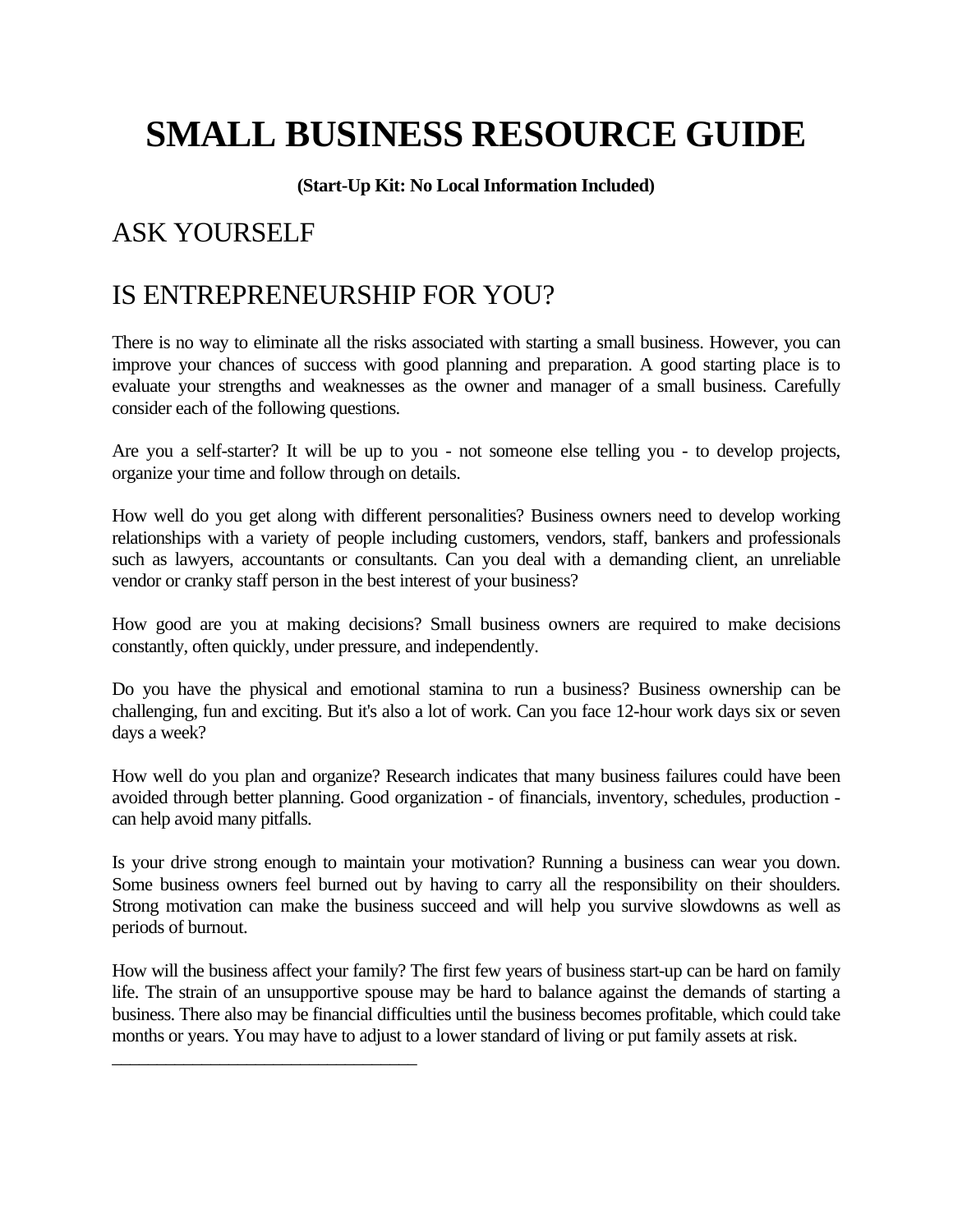# ON, THE UPSIDE

It's true, there are a lot of reasons not to start your own business. But for the right person, the advantages of business ownership far outweigh the risks.

- \* You get to be your own boss.
- \* Hard work and long hours directly benefit you, rather than increasing profits for someone.
- \* Earning and growth potential are far less limited.
- \* A new venture is exciting.
- \* Running a business will provide endless variety, challenge and opportunities to learn.

\_\_\_\_\_\_\_\_\_\_\_\_\_\_\_\_\_\_\_\_\_\_\_\_\_\_\_\_\_\_\_\_\_\_\_\_\_\_\_\_\_\_\_\_\_\_\_\_\_\_\_\_\_\_\_\_\_\_\_\_\_\_\_\_\_\_\_\_\_\_\_\_\_\_\_\_\_\_

# BUSINESS PLAN GETTING STARTED

# HOW TO START A SMALL BUSINESS

Starting and managing a business takes motivation, desire and talent. It also takes research and planning.

Like a chess game, success in small business starts with decisive and correct opening moves. And, although initial mistakes are not fatal, it takes skill, discipline and hard work to regain the advantage.

To increase your chance for success, take the time up front to explore and evaluate your business and personal goals. Then use this information to build a comprehensive and well-thought-out business plan that will help you reach these goals.

The process of developing a business plan will help you think through some important issues that you may not have considered yet. Your plan will become a valuable tool as you set out to raise money for your business. It should also provide milestones to gauge your success.

#### **Getting Started**

Before starting out, list your reasons for wanting to go into business. Some of the most common reasons for starting a business are:

- \* You want to be your own boss.
- \* You want financial independence.
- \* You want creative freedom.
- \* You want to fully use your skills and knowledge.

Next you need to determine what business is "right for you." Ask yourself these questions: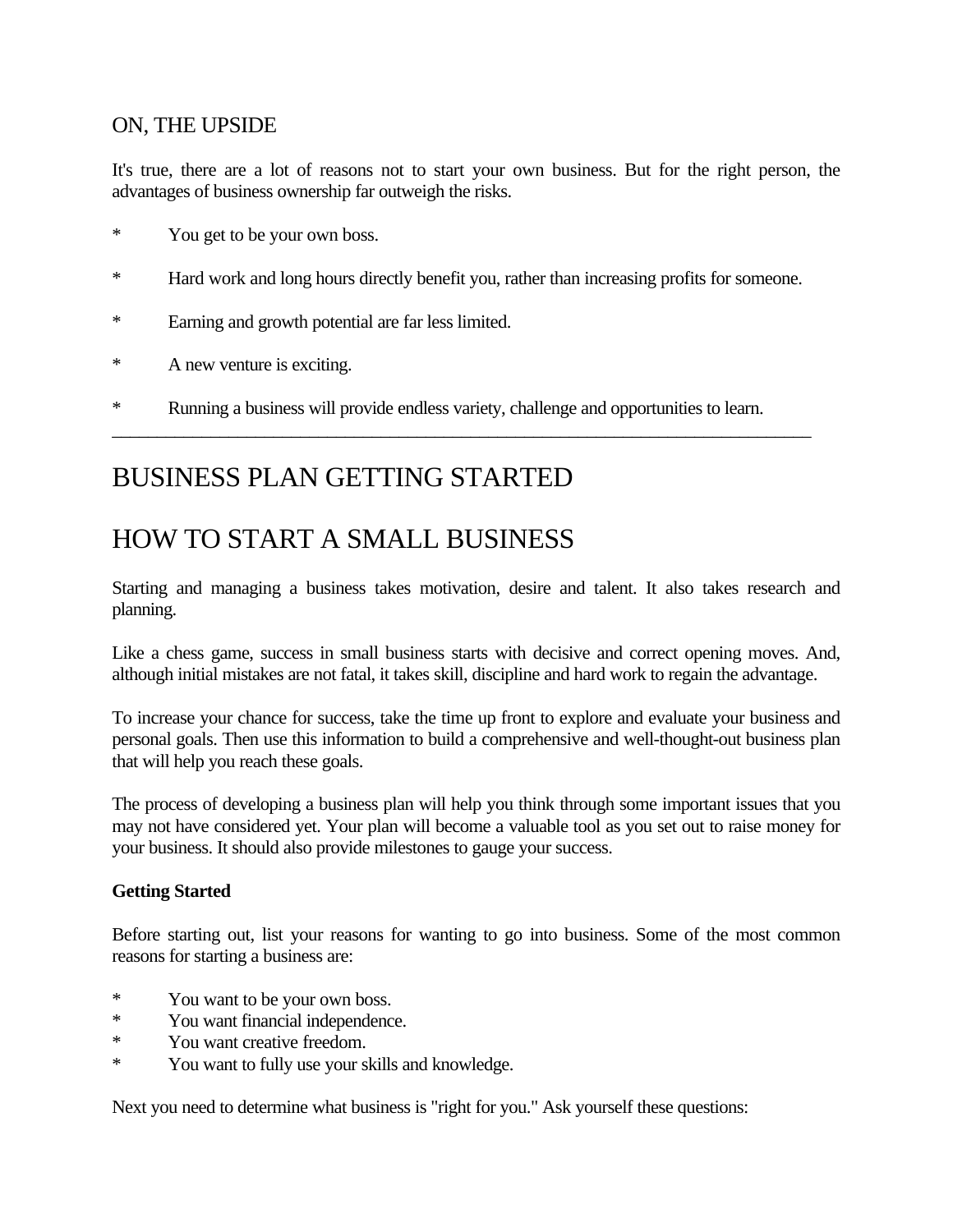- \* What do I like to do with my time?
- \* What technical skills have I learned or developed?
- \* What do others say I am good at?
- \* How much time do I have to run a successful business?
- \* Do I have any hobbies or interests that are marketable?

Then you should identify the niche your business will fill. Conduct the necessary research to answer these questions:

- \* Is my idea practical and will it fill a need?
- \* What is my competition?
- \* What is my business advantage over existing firms?
- \* Can I deliver a better quality service?
- \* Can I create a demand for your business?

The final step before developing your plan is the pre-business checklist. You should answer these questions:

- \* What business am I interested in starting?
- \* What services or products will I sell? Where will I be located?
- \* What skills and experience do I bring to the business?
- \* What will be my legal structure? (see overview below)
- \* What will I name my business?
- \* What equipment or supplies will I need?
- \* What insurance coverage will be needed?<br>\* What financing will I need?
- What financing will I need?
- \* What are my resources?
- \* How will I compensate myself?

Your answers will help you create focused, well-researched business plan that should serve as a blueprint. It should detail how the business will be operated, managed and capitalized.

# Types of Business Organizations

\_\_\_\_\_\_\_\_\_\_\_\_\_\_\_\_\_\_\_\_\_\_\_\_\_\_\_\_\_\_\_\_\_

When organizing a new business, one of the most important decisions to be made is choosing the structure of a business. Factors influencing your decision about your business organization include:

- \* Legal restrictions
- \* Liabilities assumed
- \* Type of business operation
- \* Earnings distribution
- \* Capital needs
- \* Number of employees
- \* Tax advantages or disadvantages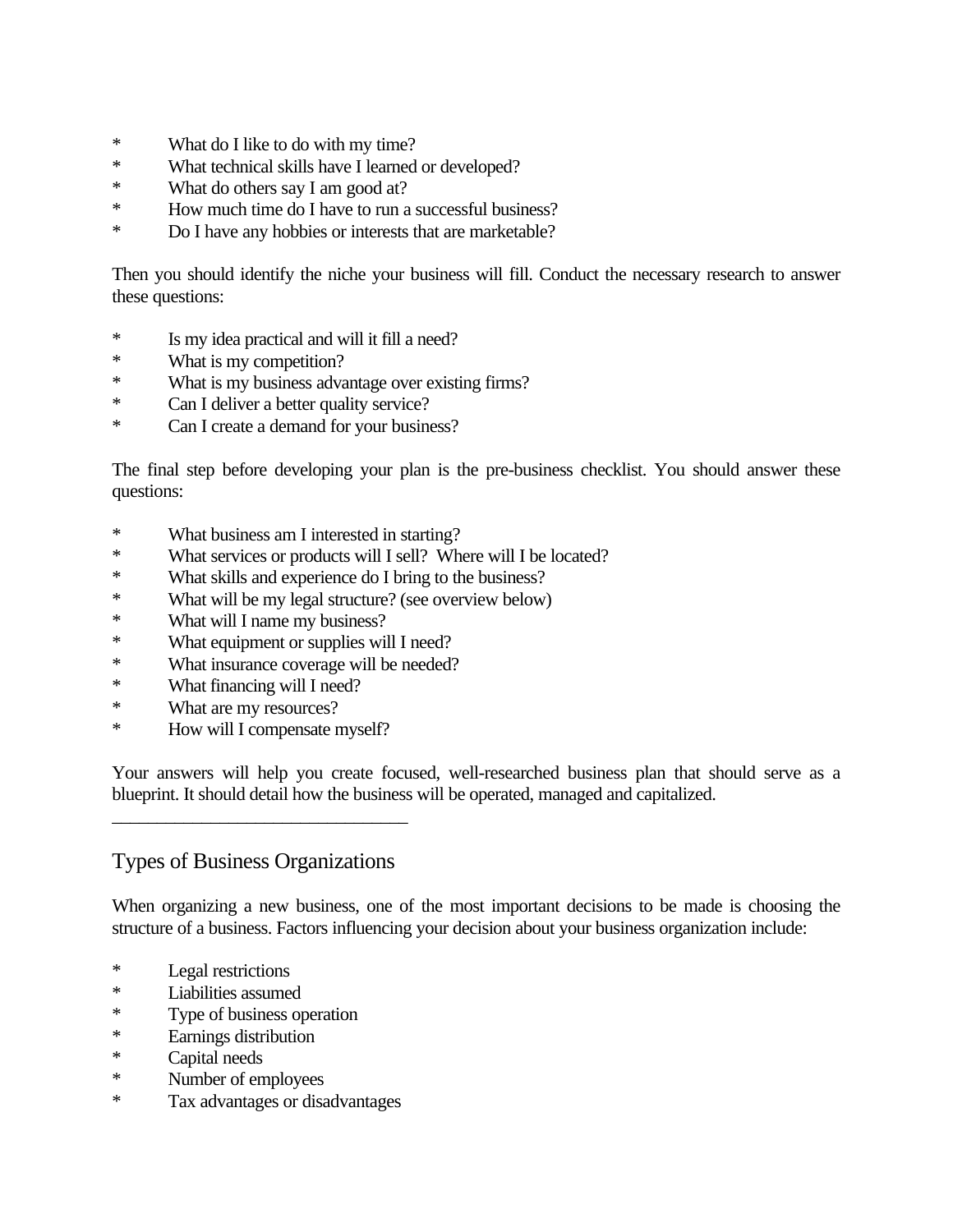\* Length of business operation

The advantages and disadvantages of sole proprietorship, partnership and corporation are listed below.

#### **Sole Proprietorship**

This is the easiest and least costly way of starting a business. A sole proprietorship can be formed by finding a location and opening the door for business. There are likely to be fees to obtain business name registration, a fictitious name certificate and other necessary licenses. Attorney's fees for starting the business will be less than the other business forms because less preparation of documents is required and the owner has absolute authority over all business decisions.

#### **Partnership**

There are several types of partnerships. The two most common types are general and limited partnerships. A general partnership can be formed simply by an oral agreement between two or more persons, but a legal partnership agreement drawn up by an attorney is highly recommended. Legal fees for drawing up a partnership agreement are higher than those for a sole proprietorship, but may be lower than incorporating. A partnership agreement could be helpful in solving any disputes. However, partners are responsible for the other partner's business actions, as well as their own.

A Partnership Agreement should include the following:

- \* Type of business.<br>\* Amount of equity
- Amount of equity invested by each partner.
- \* Division of profit or loss.
- Partners compensation.
- \* Distribution of assets on dissolution.
- \* Duration of partnership.
- \* Provisions for changes or dissolving the partnership.
- \* Dispute settlement clause.
- \* Restrictions of authority and expenditures.
- \* Settlement in case of death or incapacitation.

# **Corporation**

A business may incorporate without an attorney, but legal advice is highly recommended.

A "C" Corporation is a legal entity made up of persons who have received a charter legally recognizing the corporation as a separate entity having its own rights, privileges and liabilities, apart from those of the individuals forming the corporation. It is the most complex form of business organization and is comprised of three groups of people: shareholders, directors and officers. The corporation can own assets, borrow money and perform business functions without directly involving the owner(s) of the corporation. The corporation, therefore, is subject to more government regulation than proprietorships or partnerships. Corporate earnings are subject to "double taxation" when the corporation is taxed and when passed through as stockholder dividends. However, corporations have the advantage of limited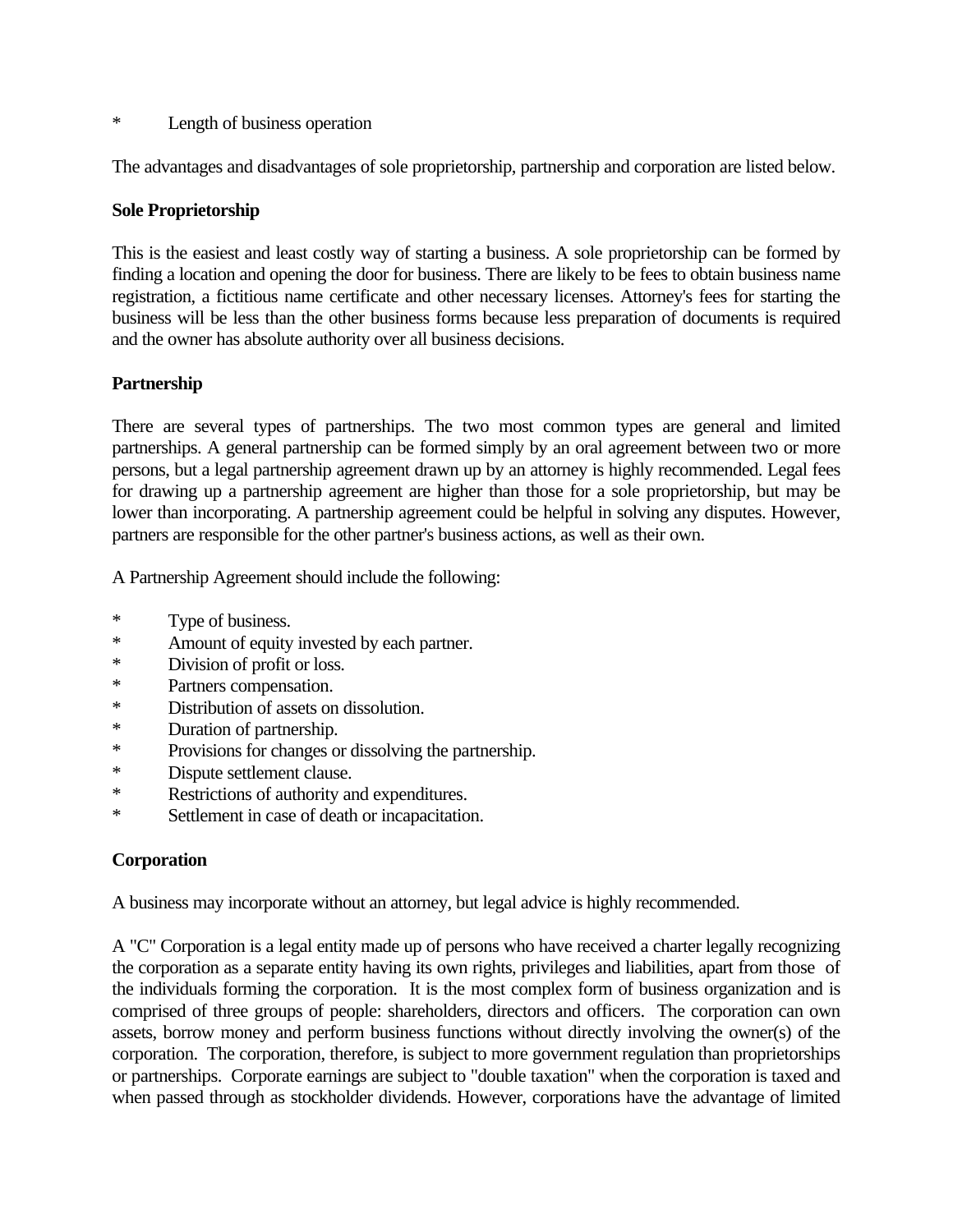liability, but not total protection from lawsuits.

Subchapter S Corporation -- A special section of the Internal Revenue Code permits a corporation to be taxed as a partnership or sole proprietorship, with the profits taxed at the individual rather than the corporate rate. To qualify as a Subchapter "S" corporation, a business must meet certain requirements. For more information, contact the IRS and request IRS publication 589.

"LLCs" and "LLPs" -- The Limited Liability Company (LLC) is rapidly becoming a c\very popular business form. An LLC combines selected corporate and partnership characteristics while still maintaining status as a legal entity distinct from its owners. As a separate entity, it can acquire assets, incur liabilities and conduct business. As the name implies, however, it provides limited liability for the owners. LLC owners risk only their investment. Personal assets are not at risk.

The Limited Liability Partnership (LLP) is similar to the LLC with the exception that it is aimed at professional organizations.

\_\_\_\_\_\_\_\_\_\_\_\_\_\_\_\_\_\_\_\_\_\_\_\_\_\_\_\_\_\_\_\_\_\_\_\_\_\_\_\_\_\_\_\_\_\_\_\_\_\_\_\_\_\_\_\_\_\_\_\_\_\_\_\_\_\_\_\_\_\_\_\_\_\_\_\_\_\_

# Writing a Business Plan

\_\_\_\_\_\_\_\_\_\_\_\_\_\_\_\_\_\_\_\_\_\_\_\_\_\_\_\_\_\_\_\_\_\_

After you've given some careful consideration to the business, you're ready to begin putting ideas on paper. That meas preparing a business plan -- a formal document explaining in some detail your plans to develop a financially successful business. If you think the business plan is just a lot of paperwork, think again. It's important for two reasons:

- \* Preparing a business plan forces you to think through every aspect of your business. If you need outside capital, the business plan will be one of the first things the lender or investor will want to see.
- \* A business plan serves as an assessment tool for the owner. As you work your way through the points of the plan you will have to reaffirm the viability of your ideas. As you grow your business, a plan will help you keep track of the details and make cure the business is progressing as you intended.

# **OUTLINE**

The following outline of a typical business plan can serve as a guide. You can adapt it to your specific business. Breaking down the plan into several components helps make drafting it a more manageable task.

# **Introduction**

- \* Give a detailed description of the business and its goals.
- \* Discuss the ownership of the business and the legal structure.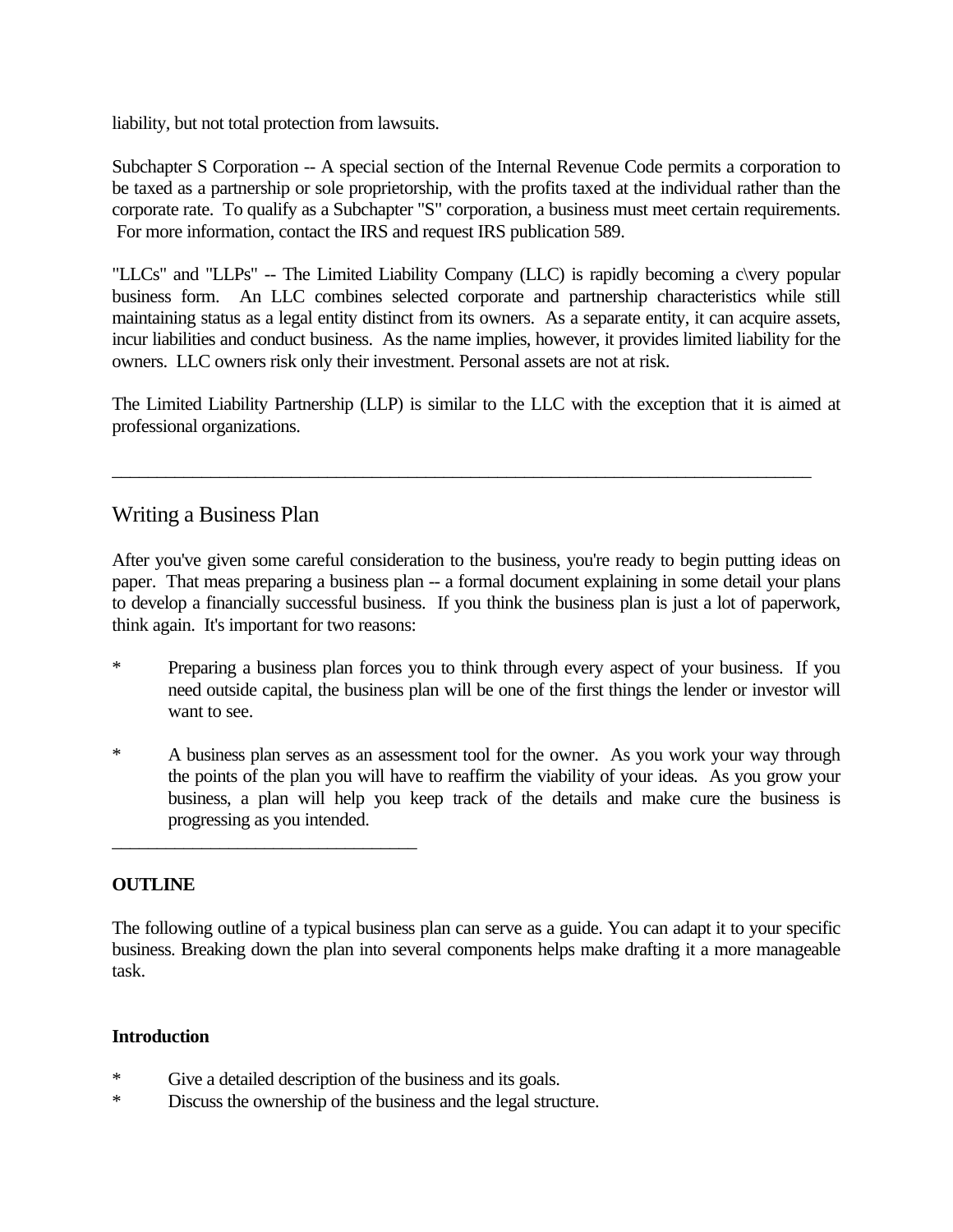- \* List the skills and experience you bring to the business.
- \* Discuss the advantages you and your business have over your competitors.

# **Marketing**

- \* Discuss the products/services offered.
- \* Identify the customer demand for your product/service.
- \* Identify your market, its size and locations.
- \* Explain how your product/service will be advertised and marketed.
- \* Explain the pricing strategy.

# **Financial Management**

- \* Explain your source and the amount of initial equity capital.
- \* Develop a monthly operating budget for the first year.<br>Nevelop an expected return on investment and monthly
- Develop an expected return on investment and monthly cash flow for the first year.
- \* Provide projected income statements and balance sheets for a two-year period.
- \* Discuss your break-even point.
- \* Explain your personal balance sheet and method of compensation.
- \* Discuss who will maintain your accounting records and how they will be kept.
- \* Provide "what if" statements that address alternative approaches to any problem that may develop.

# **Operations**

- \* Explain how the business will be managed on a day-to-day basis.<br>Nicous hiring and personal procedures
- Discuss hiring and personnel procedures.
- \* Discuss insurance, lease or rent agreements, and issues pertinent to your business.
- \* Account for the equipment necessary to produce your products or services.
- \* Account for production and delivery of products and services.

# **Concluding Statement**

\_\_\_\_\_\_\_\_\_\_\_\_\_\_\_\_\_\_\_\_\_\_\_\_\_\_\_\_\_\_\_\_

Summarize your business goals and objectives and express your commitment to the success of your business.

Once you have completed your business plan, review it with a friend or business associate or a Service Corps of Retired Executives (SCORE) or Small Business Development Center (SBDC) counselor. (See SCORE and SBDC listings in this guide).

When you feel comfortable with the content and structure make an appointment to review and discuss it with your lender. The business plan is flexible document that should change as your business grows.

TO LEASE OR NOT TO LEASE: THINGS TO KNOW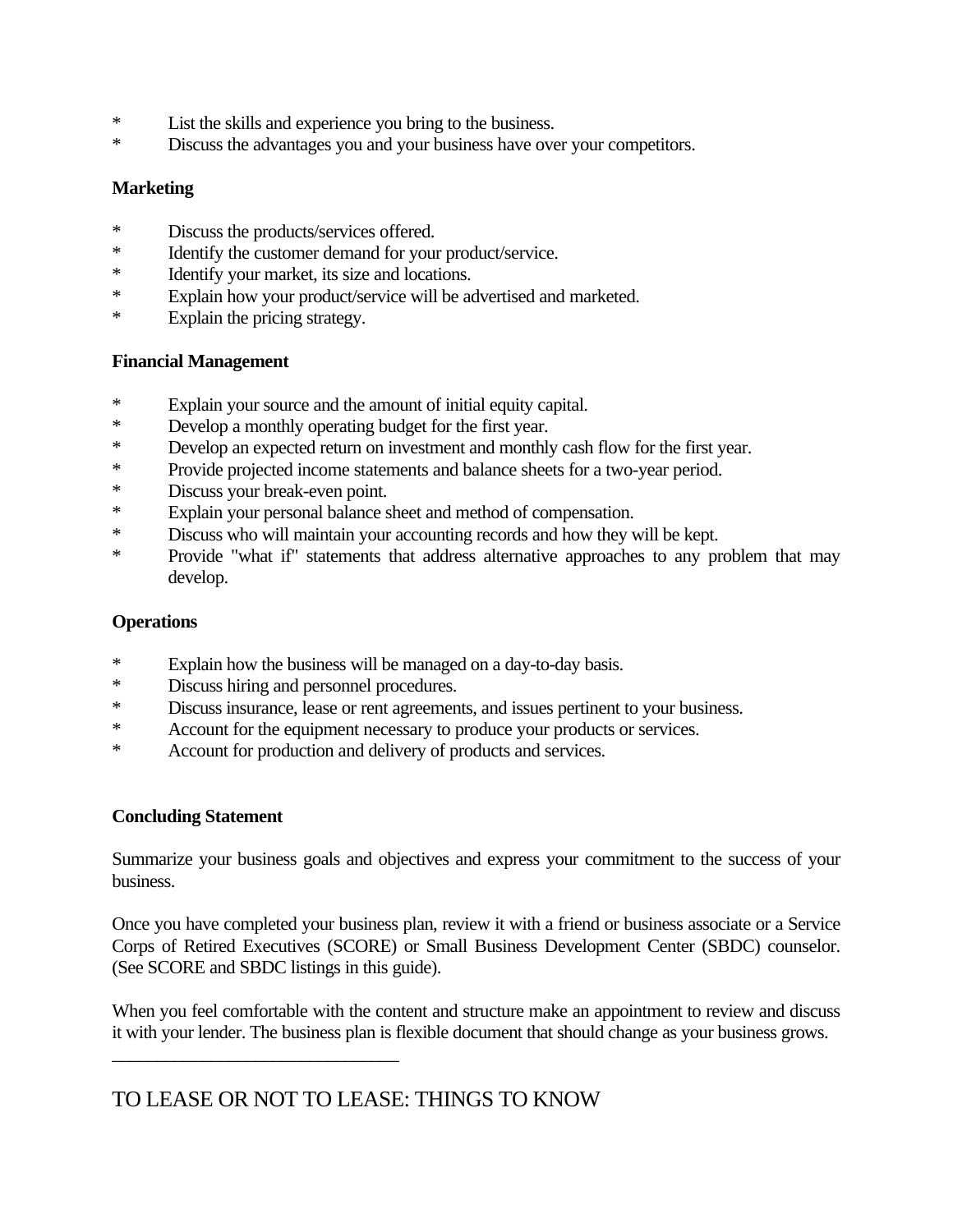#### **GET THE ANSWERS**

Here are some questions to ask before signing a lease:

- 1. Does the lease specifically state the square footage of the premises? The total rentable square footage of the building?
- 2. Is the tenant's share of expenses based on total square footage of the building or the square footage leased by the landlord? Your share may be lower if it's based on the total square footage.
- 3. Do the base year expenses reflect full occupancy or are they adjusted to full occupancy (i.e., base year real estate taxes on an unfinished building are lower than in subsequent years)?
- 4. Must the landlord provide a detailed list of expenses, prepared by a CPA, to support increases?
- 5. Does the lease clearly give the tenant the right to audit the landlord's books or records?
- 6. If use of the building is interrupted, does the lease define the remedies available to the tenant, such as rent abatement or lease cancellation?
- 7. If the landlord does not meet repair responsibilities, can the tenant make the repairs, after notice to the landlord, and deduct the cost from the rent?
- 8. Is the landlord required to obtain nondisturbance agreements from current and future lenders?
- 9. Does the lease clearly define how disputes will be decided?

(Source: 327 Questions to Ask Before You Sign a Lease, by B. Alan Whitson (B. Alan Whitson Co., (800) 452-4480.)

# **LEARN THE LINGO**

Lease terms you should know:

- \* Lessor: Landlord
- \* Lessee: Tenant
- \* Right of First Refusal: before vacant space is rented to someone else, landlord must offer it to the current tenant with the same terms that will be offered to the public.
- \* Gross Lease: tenant pays flat monthly amount; landlord pays all operating costs, including property taxes, insurance and utilities.
- \* Triple Net Lease: tenant pays base rent, taxes, insurance, repairs and maintenance.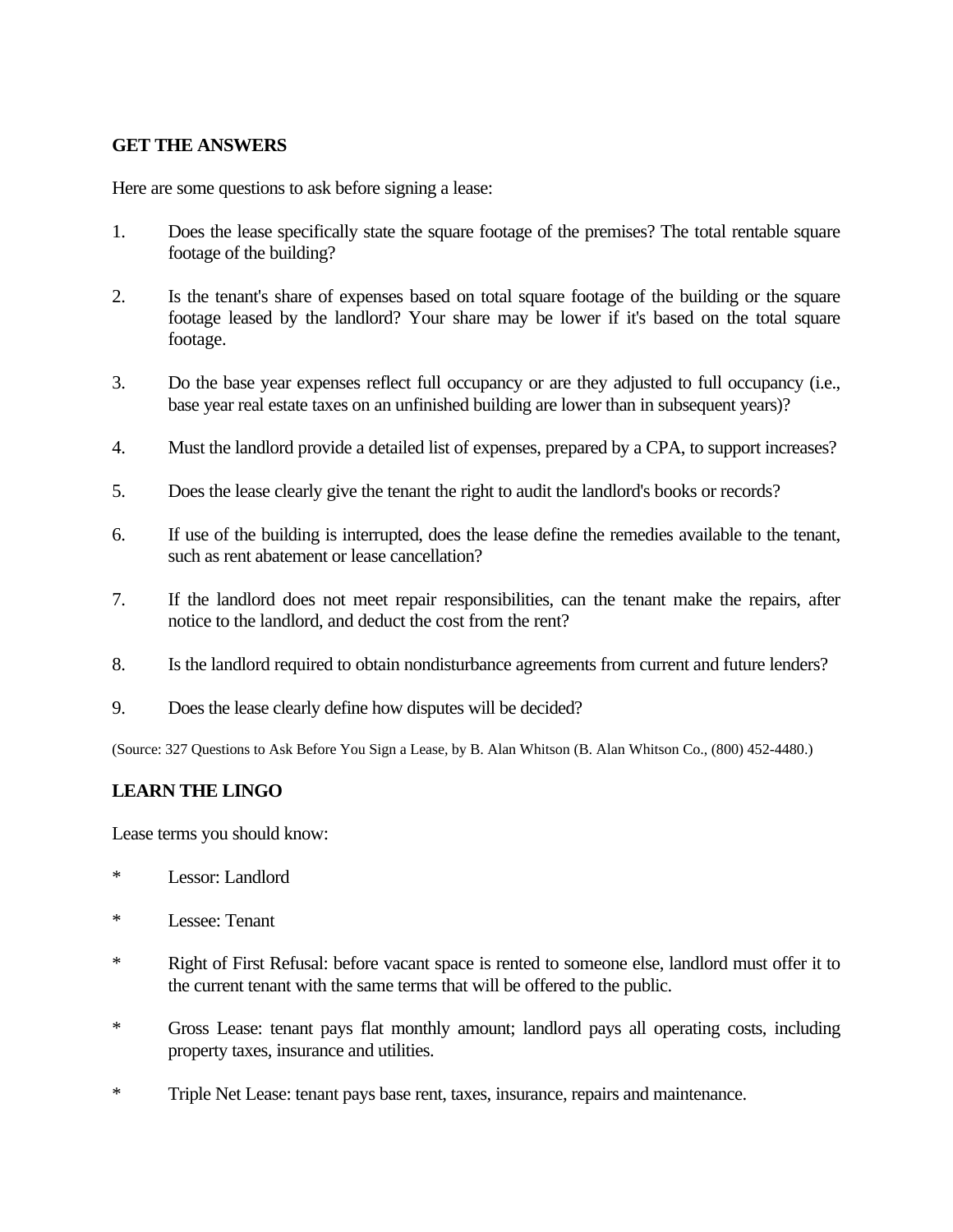- \* Percentage Lease: base rent, operating expenses, common area maintenance, plus percentage of tenant's gross income (most common for retailers in shopping malls).
- \* Sublet: tenant rents all or part of space to another business; tenant is still responsible for paying all costs to landlord.
- \* Assign Lease: tenant turns lease over to another business, which assumes payments and obligations under the lease.
- \* Anchor Tenant: major store or supermarket that attracts customers to a shopping center.
- \* Exclusivity Provision: shopping center can't lease to another who provides the same product or service that existing tenant does.
- \* CAM: common area maintenance charges including property taxes, security, parking lot lighting and maintenance; may not apply to anchor tenants in retail leases.
- \* Nondisturbance Clause: tenant cannot be forced to move or sign a new lease if building or shopping center is sold or undergoes foreclosure.

\_\_\_\_\_\_\_\_\_\_\_\_\_\_\_\_\_\_\_\_\_\_\_\_\_\_\_\_\_\_\_\_\_\_\_\_\_\_\_\_\_\_\_\_\_\_\_\_\_\_\_\_\_\_\_\_\_\_\_\_\_\_\_\_\_\_\_\_\_\_\_\_\_\_\_\_\_\_

# FINDING THE MONEY YOU NEED

# FINANCING YOUR BUSINESS START-UP

One key to a successful business start-up and expansion is your ability to obtain and secure appropriate financing. Raising capital is the most basic of all business activities. But, as many new entrepreneurs quickly discover, raising capital may not be easy; in fact, it can be a complex and frustrating process. However, if you are informed and have planned effectively, raising money for your business will not be a painful experience.

This information summary focuses on ways a small business can raise money and explains how to prepare a loan proposal.

#### **Finding the Money You Need**

There are several sources to consider when looking for financing. It is important to explore all of your options before making a decision.

\* Personal savings: The primary source of capital for most new businesses comes from savings and other forms of personal resources. While credit cards are often used to finance business needs, there may be better options available, even for very small loans.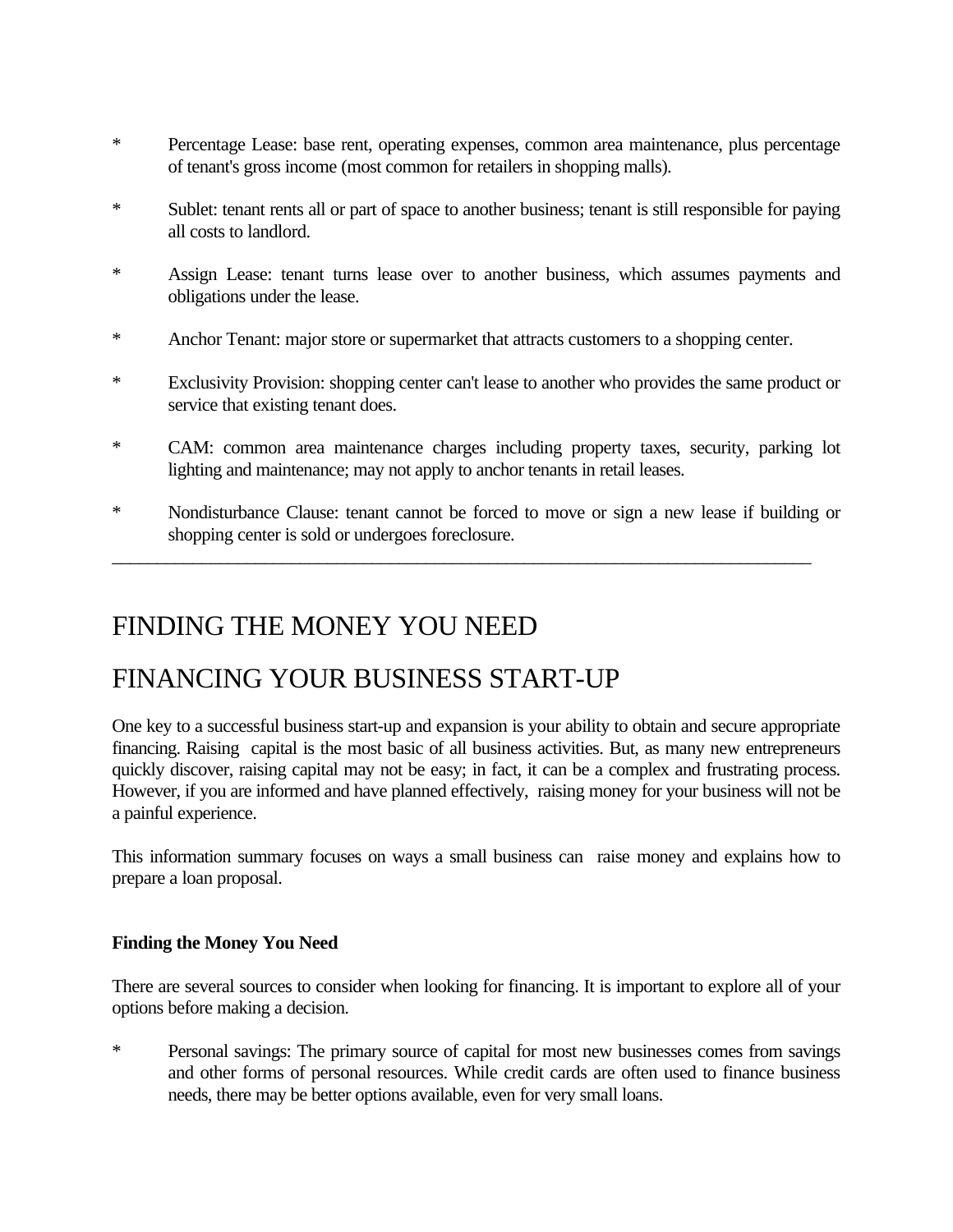- \* Friends and relatives: Many entrepreneurs look to private sources such as friends and family when starting out in a business venture. Often, money is loaned interest free or at a low interest rate, which can be beneficial when getting started.
- \* Banks and credit unions: The most common source of funding, banks and credit unions, will provide a loan if you can show that your business proposal is sound.
- \* Venture capital firms: These firms help expanding companies grow in exchange for equity or partial ownership.

#### **Borrowing Money**

It is often said that small business people have a difficult time borrowing money. This is not necessarily true.

Banks make money by lending money. However, the inexperience of many small business owners in financial matters often prompts banks to deny loan requests.

Requesting a loan when you are not properly prepared sends a signal to your lender. That message is: High Risk!

To be successful in obtaining a loan, you must be prepared and organized. You must know exactly how much money you need, why you need it, and how you will pay it back. You must be able to convince your lender that you are a good credit risk.

#### **SBA Loan Maturities**

SBA loan programs are generally intended to encourage longer term small business financing, but actual loan maturities are based on the ability to repay, the purpose of the loan proceeds, and the useful life of the assets financed. However, maximum loan maturities have been established: 25 for real estate; up to 10 years for equipment (depending on the useful life of the equipment); and generally up to seven years for working capital. Short-term loans are also available through the SBA to help small businesses meet their short term and cyclical working capital needs.

#### **Types of Business Loans**

Terms of loans may vary from lender to lender, but there are two basic types of loans: short-term and long-term.

Generally, a short-term loan has a maturity of up to one year. These include working-capital loans, accounts-receivable loans and lines of credit.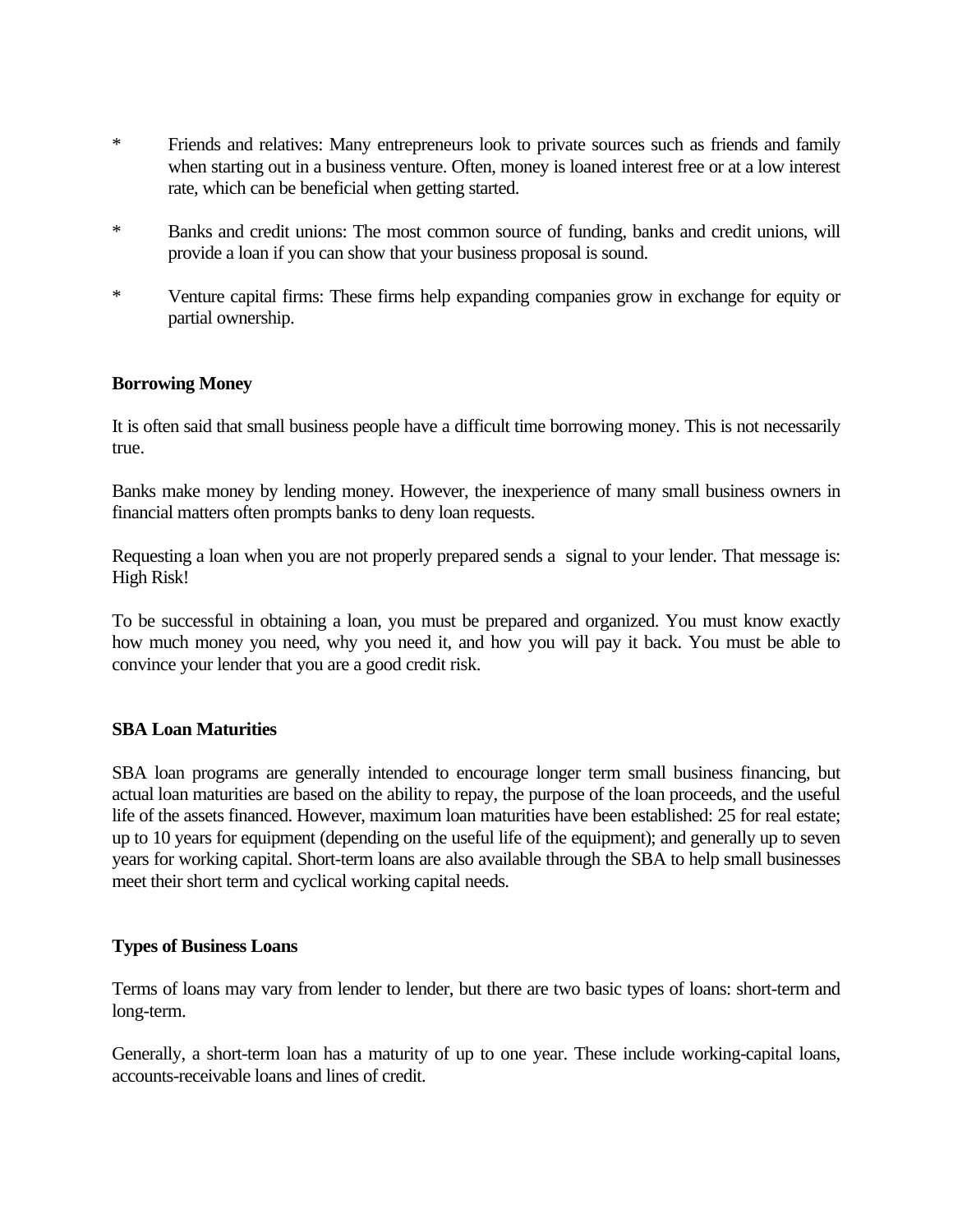Long-term loans have maturities greater than one year but usually less than seven years. Real estate and equipment loans may have maturities of up to 25 years. Long-term loans are used for major business expenses such as purchasing real estate and facilities, construction, durable equipment, furniture and fixtures, vehicles, etc.

# **How to Write a Loan Proposal**

Approval of your loan request depends on how well you present yourself, your business, and your financial needs to a lender. Remember, lenders want to make loans, but they must make loans they know will be repaid. The best way to improve your chances of obtaining a loan is to prepare a written proposal.

A good loan proposal will contain the following key elements:

# **General Information**

- \* Business name, names of principals, Social Security number for each principal, and the business address.
- \* Purpose of the loan exactly what the loan will be used for and why it is needed.
- \* Amount required the exact amount you need to achieve your purpose.

#### **Business Description**

- \* History and nature of the business details of what kind of business it is, its age, number of employees and current business assets.
- \* Ownership structure details on your company's legal structure.

#### **Management Profile**

\* Develop a short statement on each principal in your business; provide background, education, experience, skills and accomplishments.

#### **Market Information**

- \* Clearly define your company's products as well as your markets.
- \* Identify your competition and explain how your business competes in the marketplace.
- \* Profile your customers and explain how your business can satisfy their needs.

#### **Financial Information**

\* Financial statements - balance sheets and income statements for the past three years. If you are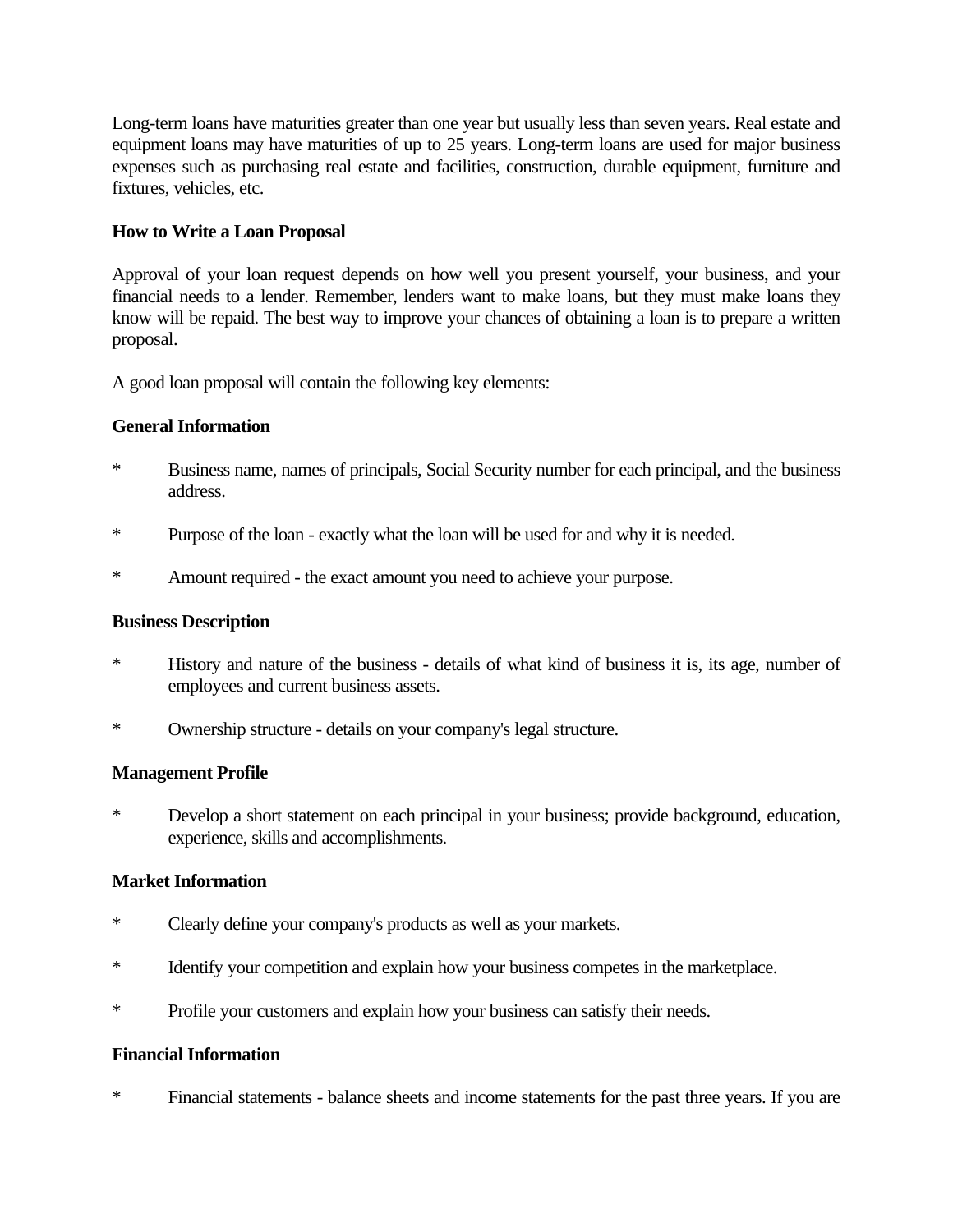starting out, provide a projected balance sheet and income statement.

- \* Personal financial statements on yourself and other principal owners of the business.
- \* Collateral you would be willing to pledge as security for the loan.

# **How Your Loan Request Will Be Reviewed**

When reviewing a loan request, the lender is primarily concerned about repayment. To help determine this ability, many loan officers will order a copy of your business credit report from a credit-reporting agency. Therefore, you should work with these agencies to help them present an accurate picture of your business. Using the credit report and the information you have provided, the lending officer will consider the following issues:

- \* Have you invested savings or personal equity in your business totaling at least 25 percent to 50 percent of the loan you are requesting? (Remember, a lender or investor will not finance 100 percent of your business.)
- \* Do you have a sound record of credit-worthiness as indicated by your credit report, work history and letters of recommendation? This is very important.
- \* Do you have sufficient experience and training to operate a successful business?
- \* Have you prepared a loan proposal and business plan that demonstrate your understanding of and commitment to the success of the business?
- \* Does the business have sufficient cash flow to make the monthly payments?

# SBA Financial Programs

The major concern for today's small business owners is access to capital and credit. The SBA's loan guarantee programs provide a key source of financing for viable small businesses that have real potential, but cannot qualify for loans from traditional sources. SBA guarantees, provided through private lenders and nonprofit lending institutions give small business owners access to the same kinds of reasonably price, long-term financing available to large businesses by virtue of their size and economic clout.

Financing programs provided by SBA vary according to a borrower's financial need. SBA loans are made by private lenders and are guaranteed up to 80 percent. There are three principal players in an SBA-guaranteed loan -- the small business borrower, the private lender and the SBA. First the private lender determines whether a borrower's application is acceptable. If it is, the lender forwards the application and its credit analysis to the SBA. After SBA review and approval, the lender makes the loan and disburses the funds to the borrower to make payments to the lender. The following outlines major programs offered by the SBA.

# **THE 7(A) LOAN GUARANTY PROGRAM**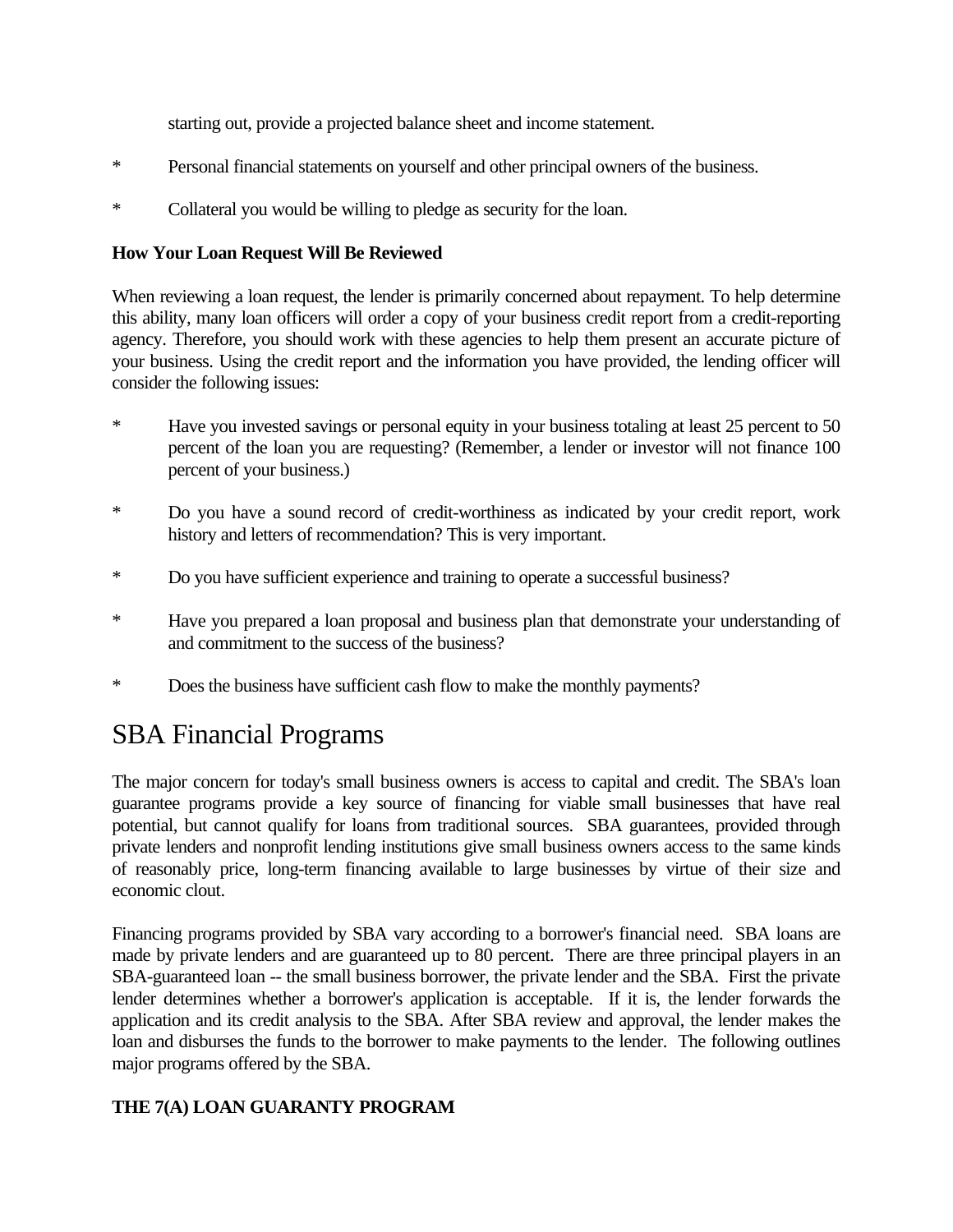The 7(a) Loan Guaranty Program is the SBA's primary loan program. The SBA reduces risk to lenders by guaranteeing major portions of loans made to small businesses. This enables the lenders to provide financing to small businesses when funding is otherwise unavailable on reasonable terms.

The eligibility requirements and credit criteria of the program are very broad in order to accommodate a wide range of financing needs.

When a small business applies to a lending institution for a loan, the lender reviews the application and decides if it merits a loan on its own or if it requires additional support in the form of an SBA guaranty. SBA backing on the loan is then requested by the lender. In guaranteeing the loan, the SBA assures the lender that, in the event the borrower does not repay the loan, the government will reimburse the lending institution for a portion of its loss. By providing this guaranty, the SBA is able to help tens of thousands of small businesses every year get financing they would not otherwise obtain.

To qualify for an SBA guaranty, a small business must meet the 7(a) criteria, and the lender must certify that it could not provide funding on reasonable terms except with an SBA guaranty. The SBA can then guarantee as much as 80 percent on loans of up to \$100,000 and 75 percent on loans of more than \$100,000. In most cases, the maximum guaranty is \$750,000 (75 percent of \$1 million). Exceptions are the International Trade, DELTA and 504 loan programs, which have higher loan limits.

\* How it Works - You submit a loan application to a lender for initial review. If the lender approves the loan subject to an SBA guaranty, a copy of the application and a credit analysis are forwarded by the lender to the nearest SBA office. After SBA approval, the lending institution closes the loan and disburses the funds. You make monthly loan payments directly to the lender. As with any loan, you are responsible for repaying the full amount of the loan.

There are no balloon payments, prepayment penalties, application fees or points permitted with 7(a) loans. Repayment plans may be tailored to each business.

- \* Use of Proceeds You can use a 7(a) loan to: expand or renovate facilities; purchase machinery, equipment, fixtures and leasehold improvements; finance receivables and augment working capital; refinance existing debt with compelling reason; finance seasonal lines of credit; construct commercial buildings; and/or purchase land or buildings.
- \* Terms, Interest Rates and Fees The length of time for repayment depends on the use of the proceeds and the ability of your business to repay: usually five to 10 years for working capital, and up to 25 years for fixed assets such as the purchase or major renovation of real estate or purchase of equipment (not to exceed the useful life of the equipment).

Both fixed and variable interest rates are available. Rates are pegged at no more than 2.25 percent over the lowest prime rate\* for loans with maturities of less than seven years and up to 2.75 percent for seven years or longer. For loans under \$50,000, rates may be slightly higher.

The SBA charges the lender a nominal fee to provide a guaranty, and the lender may pass this charge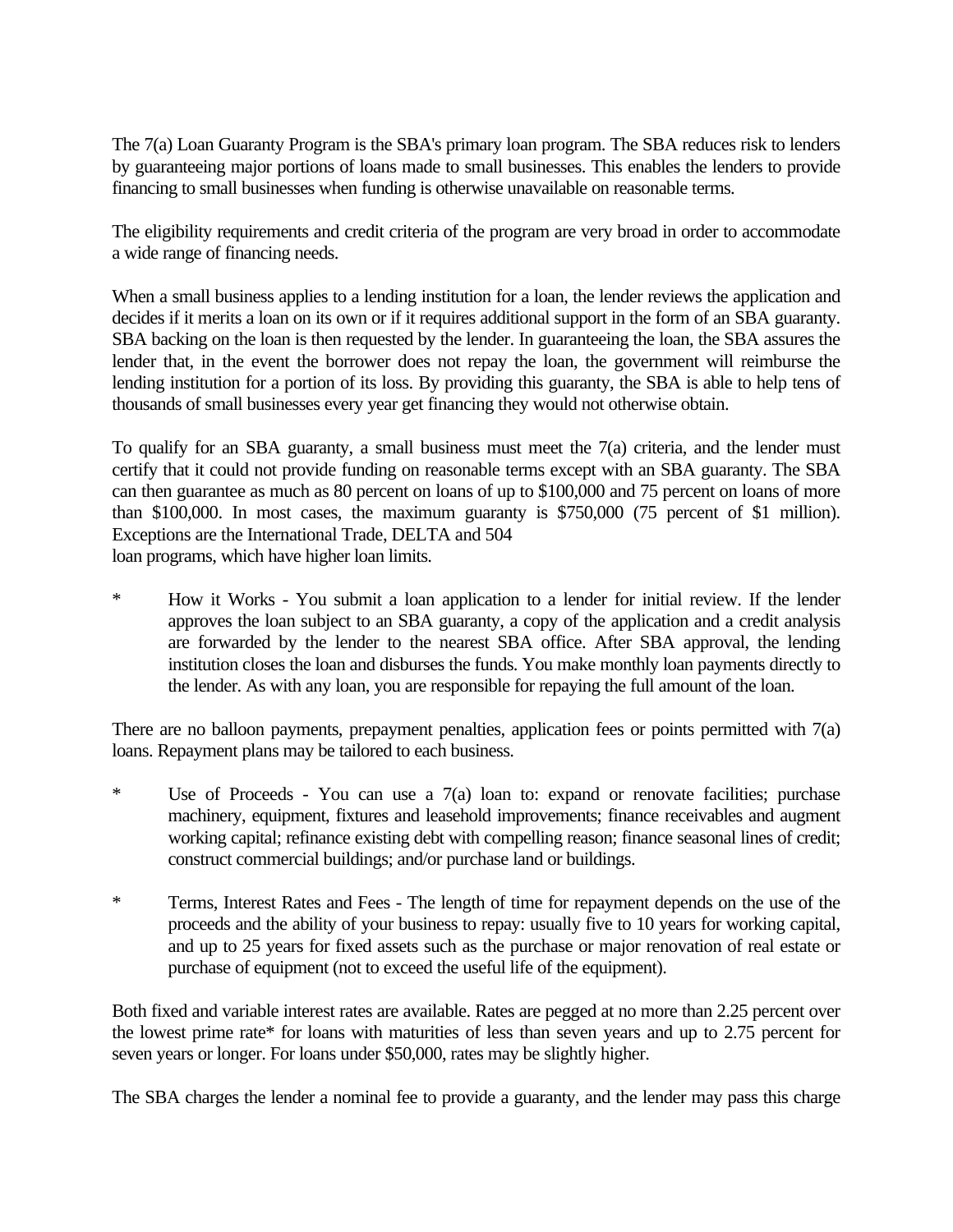on to you. The fee is based on the maturity of the loan and the dollar amount that the SBA guarantees. On any loan with a maturity of one year or less, the fee is just 0.25 percent of the guaranteed portion of the loan.

On loans with maturities of more than one year where the portion that the SBA guarantees is \$80,000 or less, the guaranty fee is 2 percent of the guaranteed portion. On loans with maturities of more than one year, where the SBA's portion exceeds \$80,000, the guaranty fee is figured on an incremental scale, beginning at 3 percent.

\* All references to the prime rate refer to the lowest prime rate as published in the "Wall Street Journal" on the day the application is received by the SBA.

- \* Collateral You must pledge sufficient assets, to the extent that they are reasonably available, to adequately secure the loan. Personal guaranties are required from all the principal owners of the business. Liens on personal assets of the principals may be required. However, in most cases a loan will not be declined where insufficient collateral is the only unfavorable factor.
- \* Eligibility Your business generally must be operated for profit and fall within the size standards set by the SBA. The SBA determines if the business qualifies as a small business based on the average number of employees during the preceding 12 months or on sales averaged over the previous three years. Loans cannot be made to businesses engaged in speculation or investment.
- \* Maximum Size Standards
- Manufacturing from 500 to 1,500 employees
- Wholesaling 100 employees Services from \$2.5 million to \$21.5 million in annual receipts
- Retailing from \$5 million to \$21 million
- General construction from \$13.5 million to \$17 million
- Special trade construction average annual receipts not to exceed \$7 million
- Agriculture from \$0.5 million to \$9 million
- \* What You Need to Take to the Lender

Documentation requirements may vary; contact your lender for the information you must supply. Common requirements include the following:

- Purpose of the loan
- History of the business
- Financial statements for three years (existing businesses)
- Schedule of term debts (existing businesses)
- Aging of accounts receivable and payable (existing businesses)
- Projected opening day balance sheet (new businesses)
- Lease details
- Amount of investment in the business by the owner(s)
- Projections of income, expenses and cash flow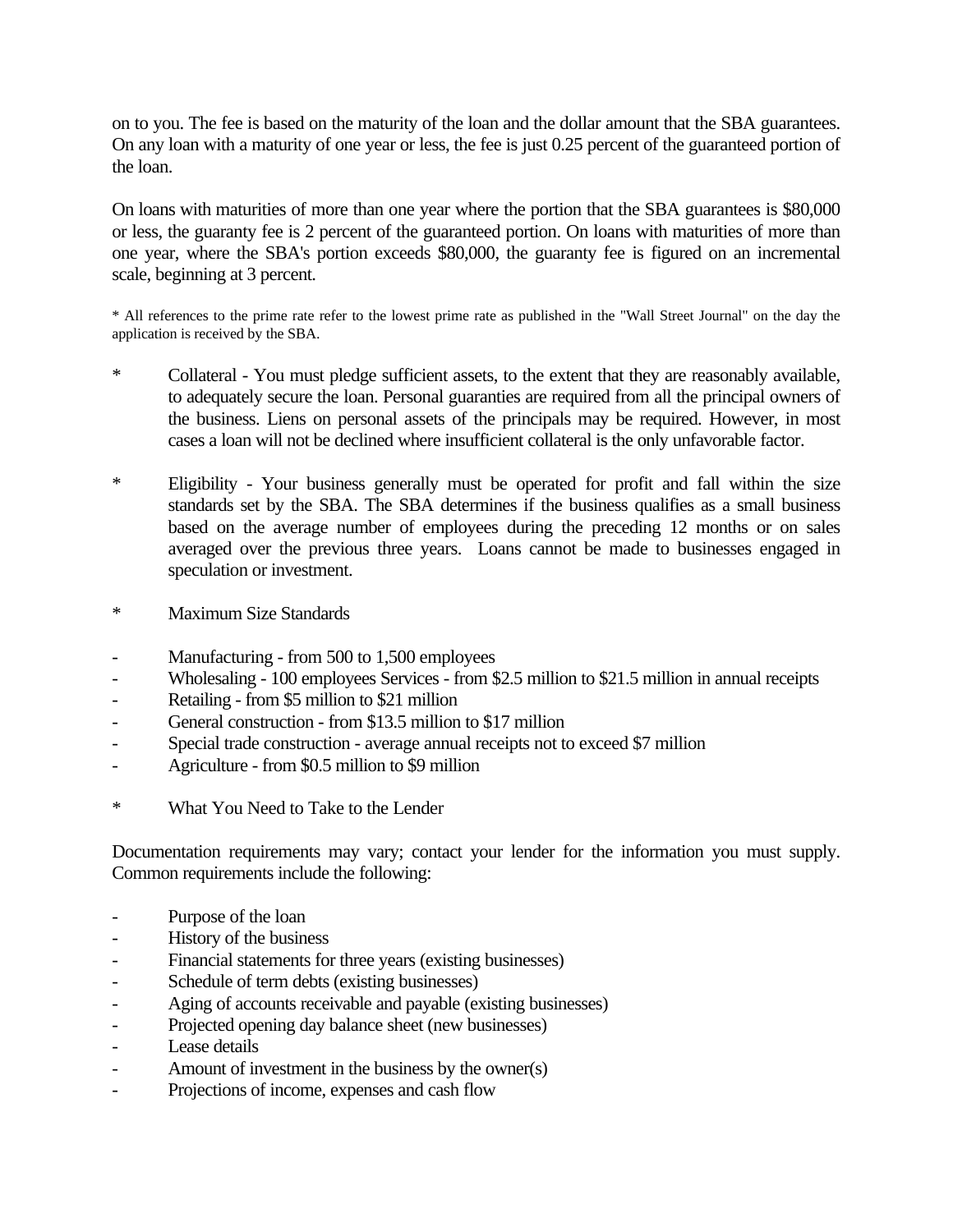- Signed personal financial statements
- Personal resume(s)
- \* What the SBA Looks for:
- Good character
- Management expertise and commitment necessary for success
- Sufficient funds, including the SBA-guaranteed loan, to operate the business on a sound financial basis (for new businesses, this includes the resources to meet start-up expenses and the initial operating phase)
- Feasible business plan
- Adequate equity or investment in the business

\_\_\_\_\_\_\_\_\_\_\_\_\_\_\_\_\_\_\_\_\_\_\_\_\_\_\_\_\_\_\_\_\_\_

- Sufficient collateral
- Ability to repay the loan on time from the projected operating cash flow

#### **SPECIAL LOAN GUARANTY PROGRAMS UNDER THE 7(A) PROGRAM**

Them are a number of special loan guaranty programs under the 7(a) program that address specific needs of start-up or established businesses. They are governed, for the most part, by the same rules, regulations, fees, interest rates, etc., as the regular 7(a) loan guaranty. Your lender can advise you of any variations.

#### **Low Documentation Loan (LowDoc)**

\_\_\_\_\_\_\_\_\_\_\_\_\_\_\_\_\_\_\_\_\_\_\_\_\_\_\_\_\_\_\_\_\_\_

\_\_\_\_\_\_\_\_\_\_\_\_\_\_\_\_\_\_\_\_\_\_\_\_\_\_\_\_\_\_\_\_\_\_

LowDoc is one of SBA's most popular programs. Once you have met your lender's requirements for credit, LowDoc offers a simple, one-page SBA application form and rapid turnaround on approvals for loans up to \$150,000 (for loans over \$50,000, you must also provide a copy of U.S. Income Tax Schedule C or the front page of the corporate or partnership returns for the past three years). The SBA will guarantee up to 80 percent of the loan amount. Completed applications are processed quickly by the SBA, usually within two or three business days. Proceeds may not be used to repay certain types of existing debt. Business start-ups, as well as businesses with average annual sales for the past three years not exceeding \$5 million and with 100 or fewer employees, including affiliates, are eligible.

**SBAExpress**

SBAExpress is available for loans up to \$150,000. The program authorizes SBA preferred lenders to use mostly their own forms, analyses and procedures to process, service and liquidate SBA guaranteed loans. The SBA guarantees up to 50 percent of an SBAExpress loan. Loans under \$25,000 to not require collateral. Like most 7(a) loans, maturities are usually five to seven years for working capital and up to 25 years for real estate or equipment. Revolving lines of credit are allowed for a maximum of five years. Call the SBA District Office for the names of approved banks.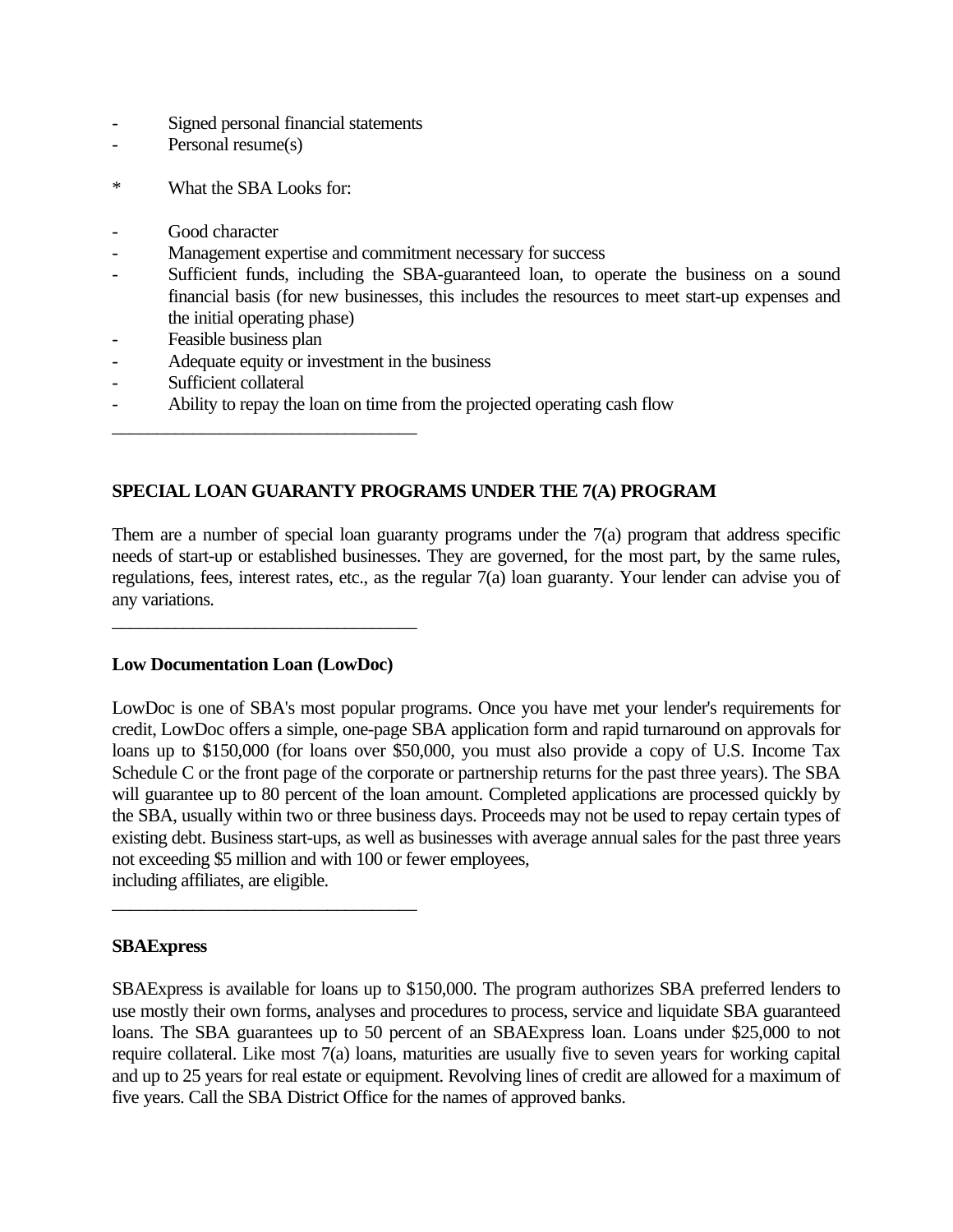# **CAPLines**

\_\_\_\_\_\_\_\_\_\_\_\_\_\_\_\_\_\_\_\_\_\_\_\_\_\_\_\_\_\_\_\_\_\_

\_\_\_\_\_\_\_\_\_\_\_\_\_\_\_\_\_\_\_\_\_\_\_\_\_\_\_\_\_\_\_\_\_\_

This specialized umbrella loan program is designed to help small businesses meet their short-term and cyclical working capital needs. The CAPLines can be used to finance seasonal working capital needs; finance the direct costs of performing certain construction, service and supply contracts, finance the direct cost associated with commercial and residential construction performed on a speculative basis (without a firm commitment for purchase); finance operating capital by obtaining advances against existing inventory and accounts receivable: and consolidate short term debt. SBA provides a 75 percent guarantee. There are five distinct programs under the CAPLine umbrella:

- \* The **Contract Loan Program** is used to finance material and labor needs for a specific contract or contracts. If used for one contract, it is generally not revolving; if used for more than one contract at a time, it can be revolving. The loan maturity is used based on the length of the contract, but no more than five years.
- \* The **Seasonal Line of Credit** Program finances the short-term seasonal increases of accounts receivable and inventory. The business must have a definite established seasonal pattern and thus must have been in business for a period of 12 months in order to establish that pattern. The loan does not revolve during the season but may be used over again after a "clean-up" period of 30 days. These also may have a maturity of up to five years. The business may not have another seasonal line of credit outstanding but may have other lines for nonseasonal working capital needs.
- \* The **Builders Line Program** provides financing for small general contractors involved in residential or commercial construction or building rehabilitation for resale. Loan maturity is generally three years but can be extended up to five years if necessary. Proceeds are used solely for direct expenses of acquisition, immediate construction, and/or significant rehabilitation of the residential or commercial structures. The purchase of the land can be included if it does not exceed 20 percent of the loan proceeds. Up to five percent of the proceeds can be used for physical improvements that benefit the property.
- \* The **Small Asset-Based Line** can be used for revolving lines up to \$200,000 to purchase inventory, pay direct labor, or finance accounts receivable and is advanced against existing inventory and accounts receivable. Repayment comes from the collection of accounts receivable, and this line of credit must revolve. They do require periodic servicing and monitoring of the collateral for which service the lender can charge up to two percent annually to the borrower. These lines are generally used by businesses who provide credit to their customers.
- \* The **Standard Asset-Based Line** is similar to the Small Asset-Based Line, but for loan amounts over \$200,000. It does require stricter servicing and monitoring, and the lender may pass the costs along to the borrower.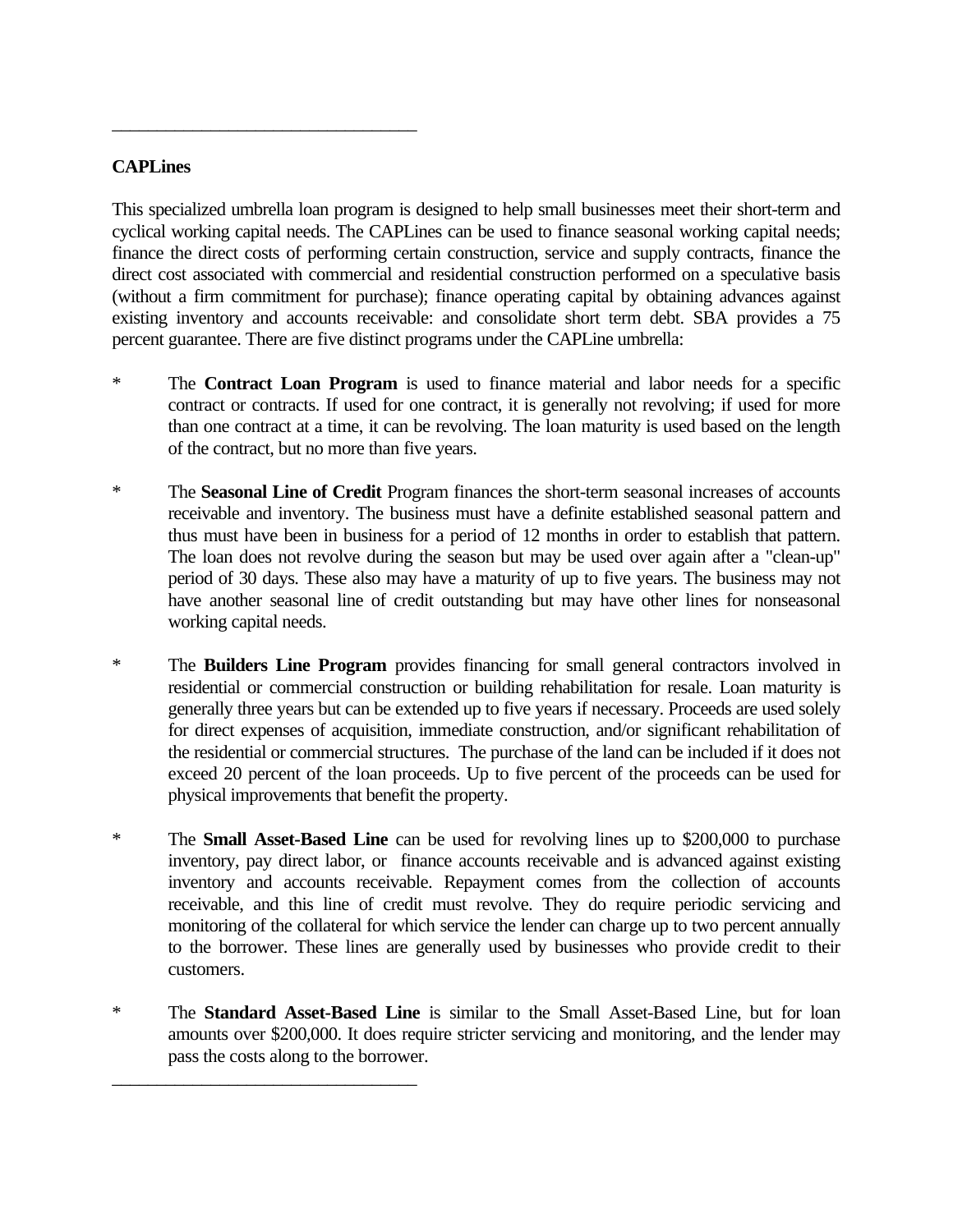#### **The Export Working Capital Loan**

The Export Working Capital Program is a line of credit for financing foreign accounts receivable. It is a transaction-based program and can be revolving or nonrevolving. The SBA provides a 90 percent guarantee to the lender. The business must have been in operation for at least 12 months prior to the application, and the proceeds can be used to finance materials and labor needed to manufacture or purchase goods and services for sale in foreign markets, including such items as consulting services, overseas travel to establish a market, and participation at trade shows.

Funds cannot be used to refinance existing debt or purchase fixed assets. The maturity is generally 12 months or less but can be renewed up to a total of 36 months.

#### **U.S. Export Assistance Center (USEAC)**

\_\_\_\_\_\_\_\_\_\_\_\_\_\_\_\_\_\_\_\_\_\_\_\_\_\_\_\_\_\_\_\_\_\_

The United States Export Assistance Center (USEAC) provides assistance and information on a wide variety of export programs including the SBA's Export Working Capital Program (EWCP). In addition, the Center promotes and markets the Agency's International Trade Loan Programs. The USEAC provides a mix of marketing assistance available through the Department of Commerce, the state SBDC network and the financing assistance available from

participating agencies including the SBA and the Export-Import Bank.

Under EWCP, the SBA guarantees up to 90 percent of the loan, up to \$750,000. Loan maturities may be for up to three years with annual renewals. Loans can be for single or multiple export sales and can be extended for preshipment working capital and postshipment exposure coverage or a combination of the two. Proceeds can only be used to finance export transactions. The SBA can guarantee up to \$1.25 million on an International Trade Loan (ITL) for a combination of fixed-asset financing and working capital. The working capital portion cannot exceed \$750,000.

#### **International Trade Loan**

\_\_\_\_\_\_\_\_\_\_\_\_\_\_\_\_\_\_\_\_\_\_\_\_\_\_\_\_\_\_\_\_\_\_

\_\_\_\_\_\_\_\_\_\_\_\_\_\_\_\_\_\_\_\_\_\_\_\_\_\_\_\_\_\_\_\_\_\_

This program provides short-term and long-term financing to small businesses that are engaged in international trade, preparing to engage in international trade, or adversely affected by competition from imports. The SBA can guarantee up to \$1.25 million for a combination of fixed-asset financing and permanent working capital.

#### **Defense Loan and Technical Assistance (DELTA)**

DELTA is a joint effort of the SBA and the Department of the Defense to provide financial and technical assistance to defense-dependent small firms affected by defense reductions. The goal is to help affected small firms diversify into the commercial market while remaining a part of the defense industrial base. Reductions affecting business may be the result of any number of actions, such as cuts in defense spending, termination of defense contracts or the closure or realignment of military installations.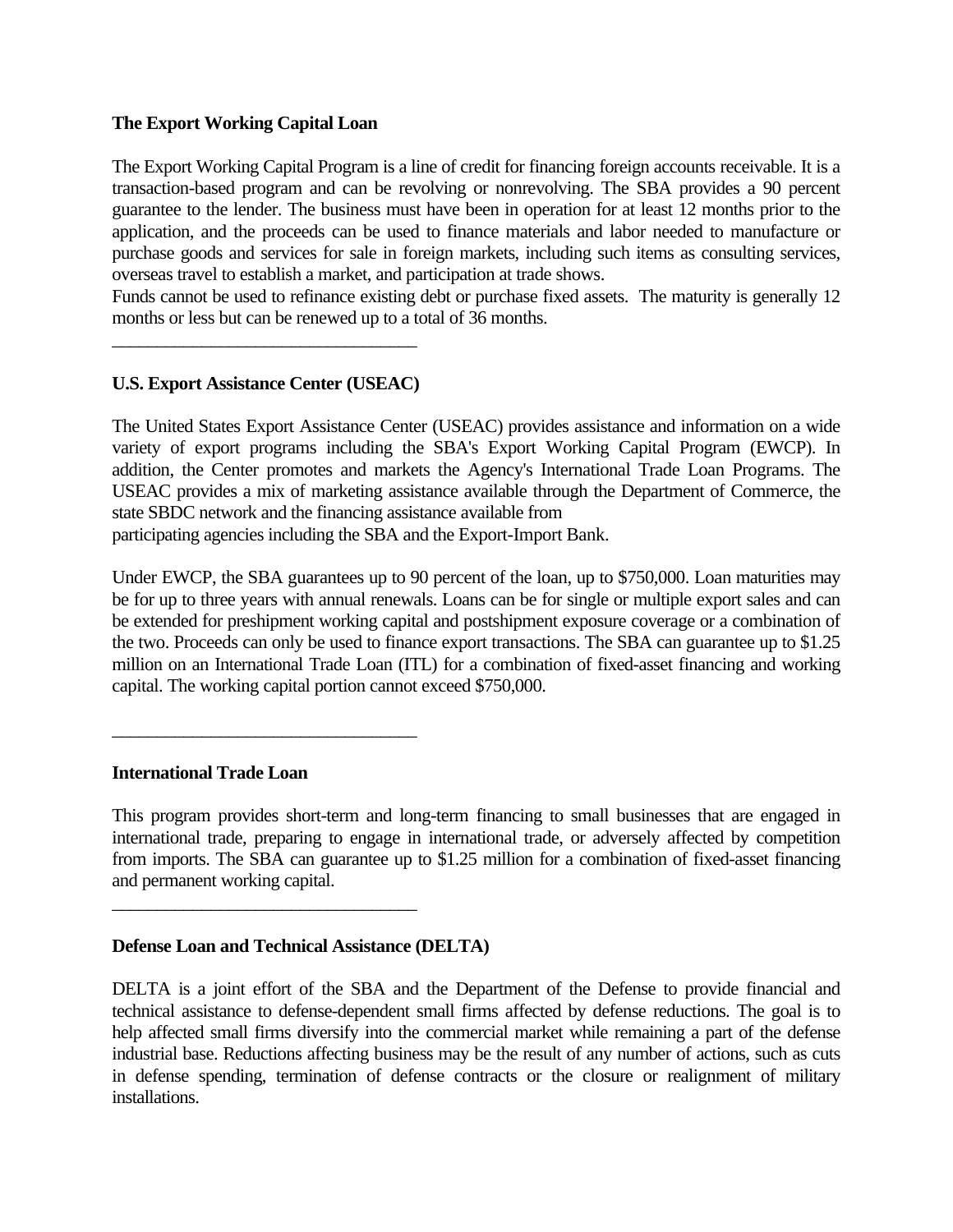SBA may guarantee 75 percent of a loan up to \$1.25 million under the 7(a) program, or \$1 million under the 504 program. Technical assistance, including help in preparation of a business plan and loan application package, is available through Small Business Development Centers.

#### **SBA 504 LOAN PROGRAM**

\_\_\_\_\_\_\_\_\_\_\_\_\_\_\_\_\_\_\_\_\_\_\_\_\_\_\_\_\_\_\_\_\_\_

504 is the SBA's economic development instrument that supports American small business growth and helps communities through business expansion and job creation. The SBA 504 loan program provides long-term, fixed-rate, subordinate mortgage financing for acquisition and/or renovation of capital assets including

land, buildings and equipment. Virtually all types of for-profit small businesses are eligible for this program.

The SBA 504 loan is distinguished from other SBA loan programs in these ways:

- \* Lower down payment; allows a business to conserve valuable operating capital by injecting just 10% of total project cost.
- \* Fixed interest rate; borrower knows cost of occupancy for the next 20 years.
- \* Rate is usually below market rate.
- \* All project costs can be financed, including acquisition (land and building, land and construction of building, renovations, machinery and equipment) and soft costs such as title insurance, legal, appraisal, environmental and bridge loan fees. Closing costs may be financed.
- \* Collateral is typically assets financed; allows other assets to be free of liens and available to secure other needed financing.
- \* Long-term: real estate loans are 20-year term, heavy equipment 10- or 20-year terms and are self-amortizing.
- \* 504 program encourages banks and other lenders to make loans in first position on reasonable terms, helps them retain growing customers, and provides CRA credit.
- \* 504 program benefits the borrower's community through job creation and retention.

Businesses that receive 504 loans are:

- \* Small net worth under \$6 million, net profit after taxes under \$2 million, or meet other SBA size standards.
- \* Organized as for-profit.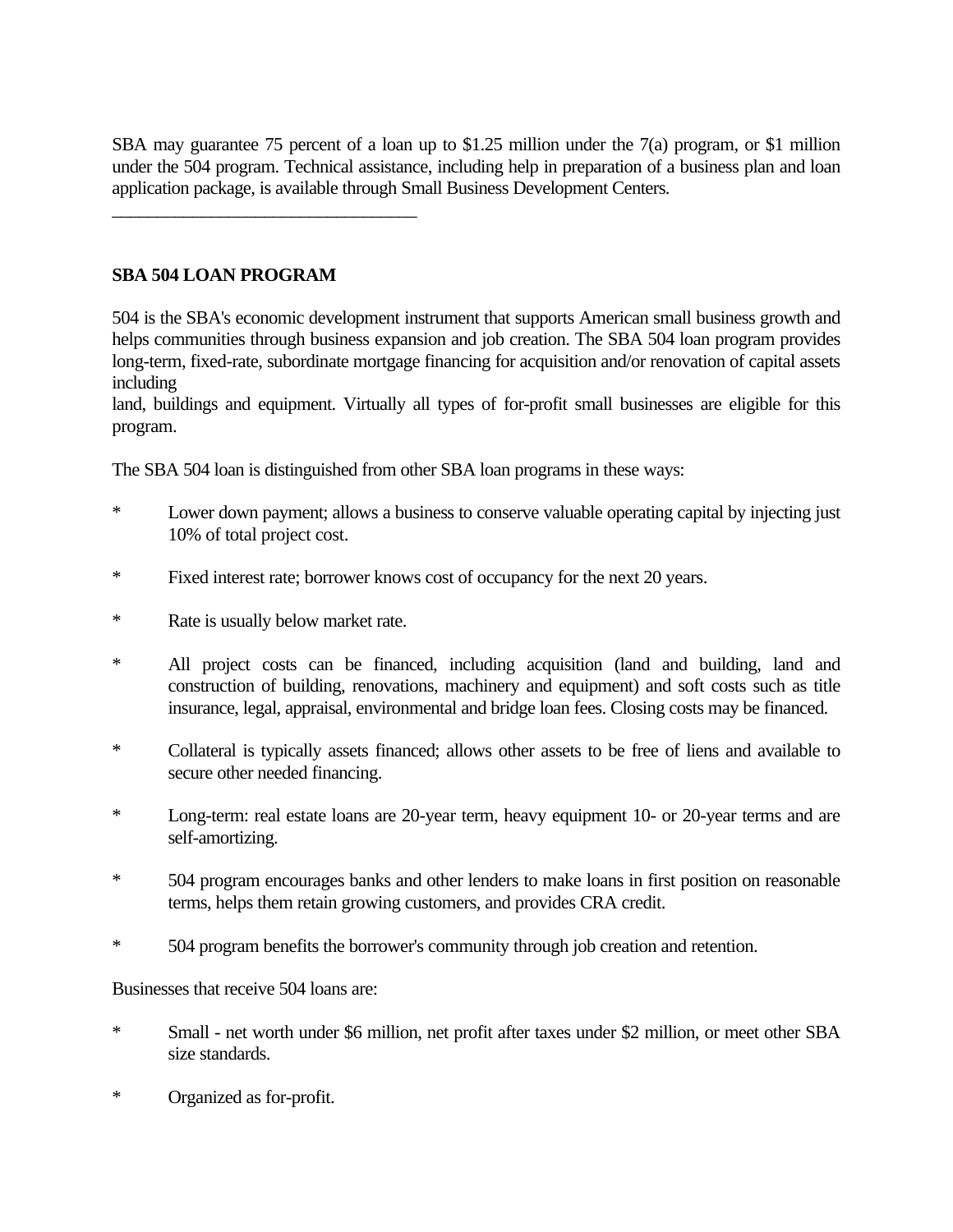\* Any type of business - retail, service, wholesale or manufacturing.

The SBA's 504 lending intermediaries, Certified Development Companies (CDCs) serve your community to finance business expansion needs through 504. Its professional staff works directly with you to tailor a financing package that meets program guidelines and the credit capacity of your business. The 504 Loan Program is the first national financing program specifically designed for expanding small business whose investment will create jobs. For a list of Certified Development Companies serving your area, contact the SBA District Office.

#### **The Certified and Preferred Lenders Program**

\_\_\_\_\_\_\_\_\_\_\_\_\_\_\_\_\_\_\_\_\_\_\_\_\_\_\_\_\_\_\_\_\_\_

The most active and expert lenders qualify for the SBA's Certified and Preferred Lenders Program. Participants are delegated partial or full authority to approve loans, which results in faster service. Certified lenders are those that have been heavily involved in regular SBA loan-guaranty processing and have met certain other criteria. They receive a partial delegation of authority and are given a threeday turnaround on their applications (they may also use regular processing).

Certified lenders account for 10 percent of all SBA business loan guaranties. Preferred lenders are chosen from among the SBA's best lenders and enjoy full delegation of lending authority. This authority must be renewed at least every two years, and the lender's portfolio is examined by the SBA periodically. Preferred loans account for 18 percent of SBA loans. For list of certified/preferred lenders in your area contact the SBA District Office.

#### **The 7(M) Microloan Program**

 $\_$ 

\_\_\_\_\_\_\_\_\_\_\_\_\_\_\_\_\_\_\_\_\_\_\_\_\_\_\_\_\_\_\_\_\_\_

These loans are provided directly by a network of intermediaries approved by the SBA for the purpose of making microloans (from \$100 up to \$25,000) to small businesses for the purchase of machinery, equipment, furniture, fixtures, inventory and also for working capital. These intermediaries also provide technical and management assistance to the owners. Most small businesses who are unable to obtain funding through conventional sources or the other SBA guaranteed loan programs should contact the microloan lenders in their area. For a list of Microlenders in your area contact the SBA District Office.

#### **THE SMALL BUSINESS INVESTMENT COMPANY PROGRAM (SBIC)**

There are a variety of alternatives to bank financing for small businesses, especially business start-ups. The Small Business Investment Company Program is the gap between the availability of venture capital and the needs of small businesses that are either starting or growing. Licensed and regulated by the SBA, SBICs are privately owned and managed investment firms that make capital available to small businesses through investments or loans. They use their own funds plus funds obtained at favorable rates with SBA guaranties and/or by selling their preferred stock to the SBA. SBICs are for-profit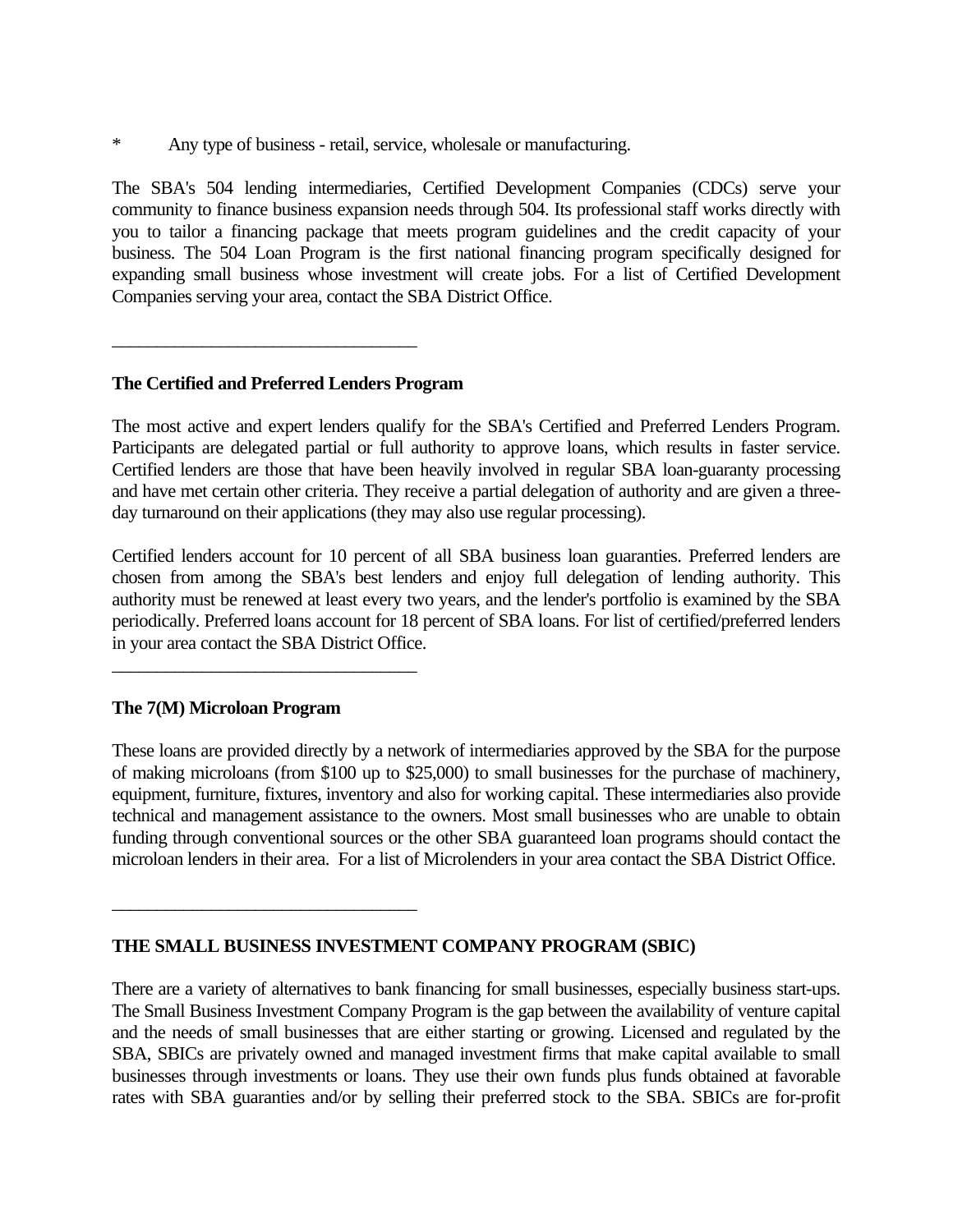firms whose incentive is to share in the success of a small business. In addition to equity capital and long-term loans, SBICs provide debt-equity investments and management assistance. The SBIC program provides funding to all types of manufacturing and service industries. Some investment companies specialize in certain fields, while others seek out small businesses with new products or services because of the

strong growth potential. Most, however, consider a wide variety of investment opportunities.

For Small Business Investment Companies serving your area contact the SBA District Office.

#### **ACE-Net**

\_\_\_\_\_\_\_\_\_\_\_\_\_\_\_\_\_\_\_\_\_\_\_\_\_\_\_\_\_\_\_\_\_\_

 $\_$ 

The Angel Capital Electronic Network (ACE-Net) is a nationwide Internet-based listing service that provides information to angel investors on small, dynamic, growing businesses seeking \$250,000 to \$5 million in equity financing. ACE-Net, sponsored by the Office of Advocacy of the U.S. Small Business Administration, was announced by the President of the United States in October 1996. It is a major effort by the Office of Advocacy to start systematizing, on a nationwide basis, and expanding information available to investors on firms seeking equity financing. Once fully operational, ACE-Net will be run as a private, independent, not-for-profit organization.

ACE-Net is not a matching service and does not serve as an investment adviser or broker-dealer. In addition, no securities trading takes place on ACE-Net.

Applications and more detailed information are available at the ACE-Net Internet site, which can be accessed directly at: http://ace-net.sr.unh.edu or http://www.sba.gov/ADVO/

#### **COMMUNITY ADJUSTMENT & INVESTMENT PROGRAM**

The Community Adjustment & Investment Program (CAIP) was created to help communities that suffered job losses due to changing trade patterns following the North American Free Trade Agreement (NAFTA). The North American Development Bank has partnered with the SBA and the U.S. Department of Agriculture to make credit available to businesses in eligible communities to create or retain jobs. Business applicants must be able to demonstrate that the loan or loan guaranty will be used to create or preserve at least one job for every \$35,000 in loans over a 24-month period.

For a list of communities identified as being impacted by NAFTA and eligible for the CAIP program contact your SBA District Office.

\_\_\_\_\_\_\_\_\_\_\_\_\_\_\_\_\_\_\_\_\_\_\_\_\_\_\_\_\_\_\_\_\_\_\_\_\_\_\_\_\_\_\_\_\_\_\_\_\_\_\_\_\_\_\_\_\_\_\_\_\_\_\_\_\_\_\_\_\_\_\_\_\_\_\_\_\_\_

# REGULATIONS

# GOVERNMENT REGULATIONS AND YOUR BUSINESS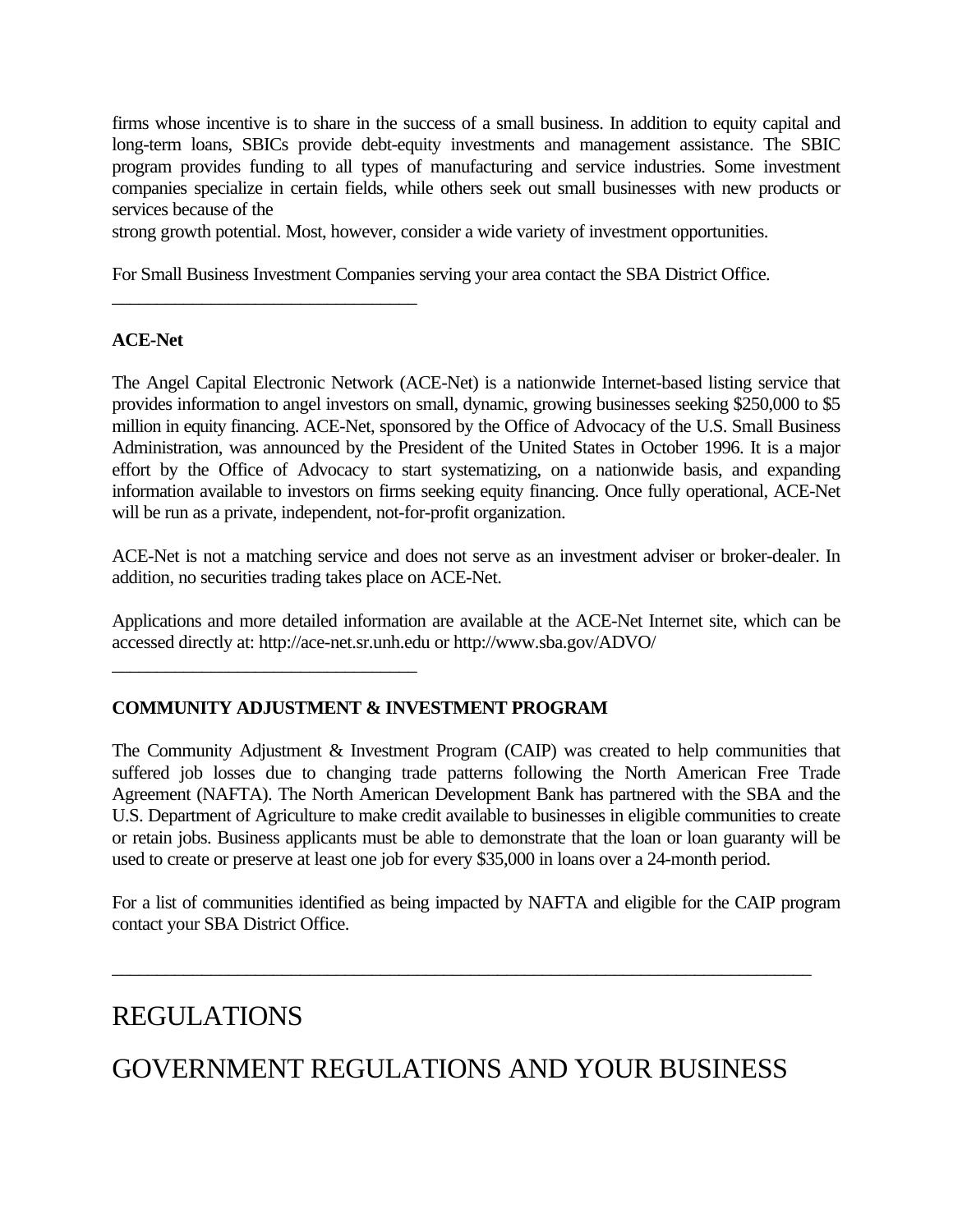It may be inconceivable to you that your home-based consulting service or handknit sweater business would have to comply with any of the numerous local, state and federal regulations, but in all likelihood it will. Avoid the temptation to ignore regulatory details. Doing so may avert some red tape in the short term, but could be an obstacle as your business grows. Taking the time to research the applicable regulations is as important as knowing your market.

Below is a checklist of the most common requirements that affect small businesses, but it is by no means exhaustive. Bear in mind that regulations vary by industry. If you're in the food service business, for example, you will have to deal with the health department. If you use chemical solvents, you will have environmental compliance to meet. Carefully investigate the regulations that affect your industry. Being out of compliance could leave you unprotected legally, lead to expensive penalties, and jeopardize your business.

#### **BUSINESS LICENSES**

There are many types of licenses. You need one to operate legally almost everywhere. If the business is located within an incorporated city limits, a license must be obtained from the city; if outside the city limits, then from the county. For more information contact the county or city office in your area.

#### **CERTIFICATE OF OCCUPANCY**

\_\_\_\_\_\_\_\_\_\_\_\_\_\_\_\_\_\_\_\_\_\_\_\_\_\_\_\_\_\_\_\_

\_\_\_\_\_\_\_\_\_\_\_\_\_\_\_\_\_\_\_\_\_\_\_\_\_\_\_\_\_

\_\_\_\_\_\_\_\_\_\_\_\_\_\_\_\_\_\_\_\_\_\_\_\_\_\_\_\_\_\_\_\_\_\_

If you are planning on occupying a new or used building for a new business, you may have to apply for a Certificate of Occupancy from a city or county zoning department. For more information contact the county or city office in your area.

#### **BUSINESS ORGANIZATION**

There are many forms of legal structure you may choose for your business. The most common structures are Sole Proprietorships, General and Limited Partnerships, C and S Corporations and Limited Liability Companies. Each legal structure offers organizational options which are appropriate for different personal situations and which affect tax and liability issues. We suggest you research each legal structure thoroughly and consult a tax accountant and/or attorney prior to making your decision.

#### **FICTITIOUS BUSINESS NAME**

\_\_\_\_\_\_\_\_\_\_\_\_\_\_\_\_\_\_\_\_\_\_\_\_\_\_\_\_\_\_\_\_

\_\_\_\_\_\_\_\_\_\_\_\_\_\_\_\_\_\_\_\_\_\_\_\_\_\_\_\_\_\_\_\_\_

Businesses that use a name other than the owner's must register the fictitious name with the county as required by the Trade Name Registration Act. This does not apply to corporations doing business under their corporate name or to those practicing any profession under a partnership name. For more information contact your city hall.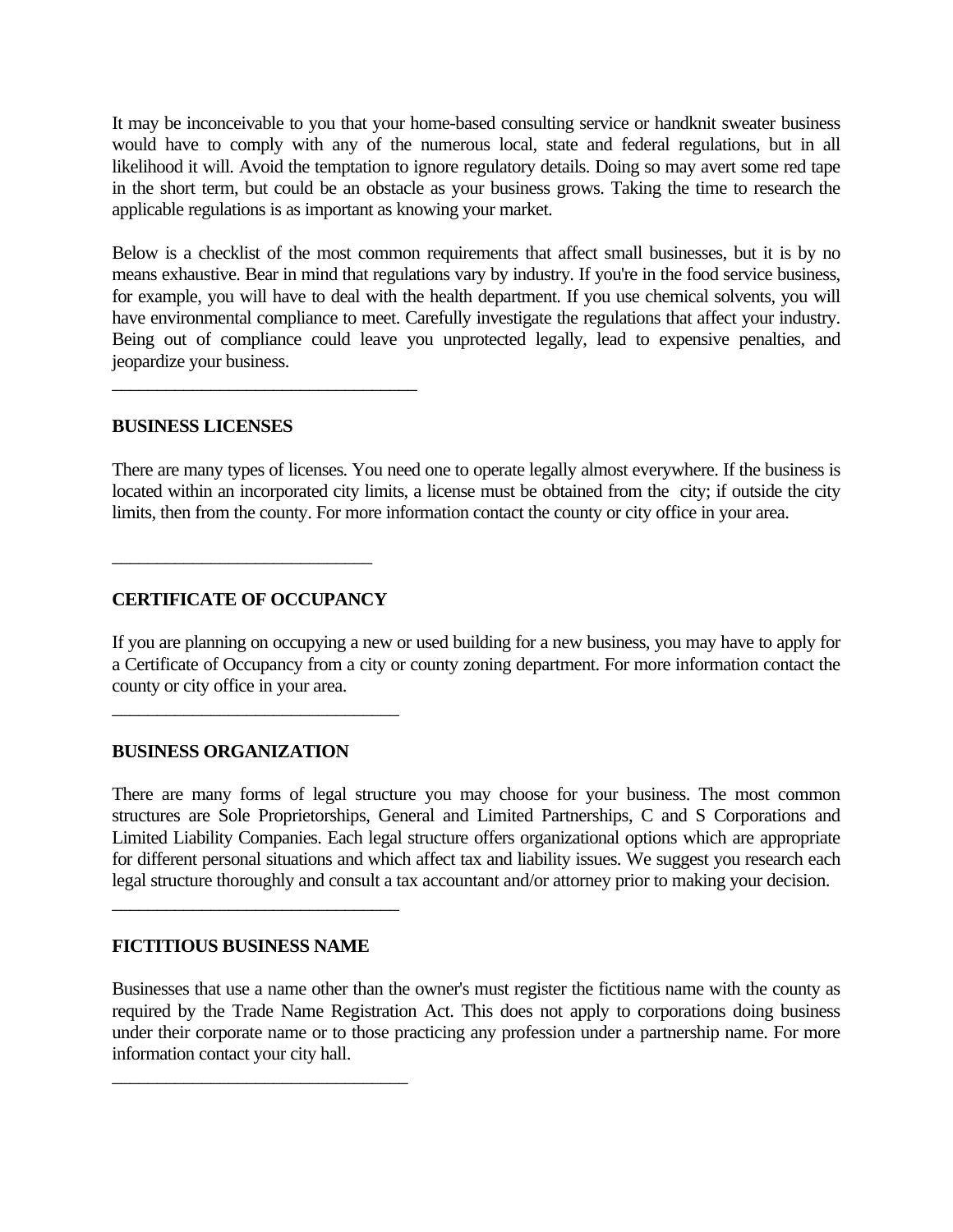#### **PROTECTING YOUR IDEA**

\_\_\_\_\_\_\_\_\_\_\_\_\_\_\_\_\_\_\_\_\_\_\_\_\_\_\_\_\_\_\_\_

If applicable to your business, you may want to apply for trademarks, patents and your copyrights. Information regarding these applications is listed below:

#### **Trademarks**

Trademarks are names or symbols used in any commerce that is subject to regulation by state government or the U.S. Congress.

State Registration of a Trademark:

Trademarks and service marks may be registered in a state for a term of ten years. For more information about Applications for Registration of Trademark or Service Mark in your state contact your state government.

#### **Federal Registration of Trademark and Patent**

To register a trademark contact:

U.S. Department of Commerce Trademark Office 2021 Jefferson Davis Highway Arlington, Virginia 22202 (703) 305-8341 or (800) 786-9199

To register a patent, contact:

Asst. Commissioner for Trademarks, Patent Applications Washington, D.C. 20231 (800) 786-9199

Caution: Federally registered trademarks may conflict with and supersede state registered business and product names. Businesses are encouraged to check for conflicts with federal trademarks.

#### **Patents**

Contact:

Superintendent of Documents P.O. Box 371954 Pittsburgh, Pennsylvania 15250-7954 (412) 512-1800

\_\_\_\_\_\_\_\_\_\_\_\_\_\_\_\_\_\_\_\_\_\_\_\_\_\_\_\_\_\_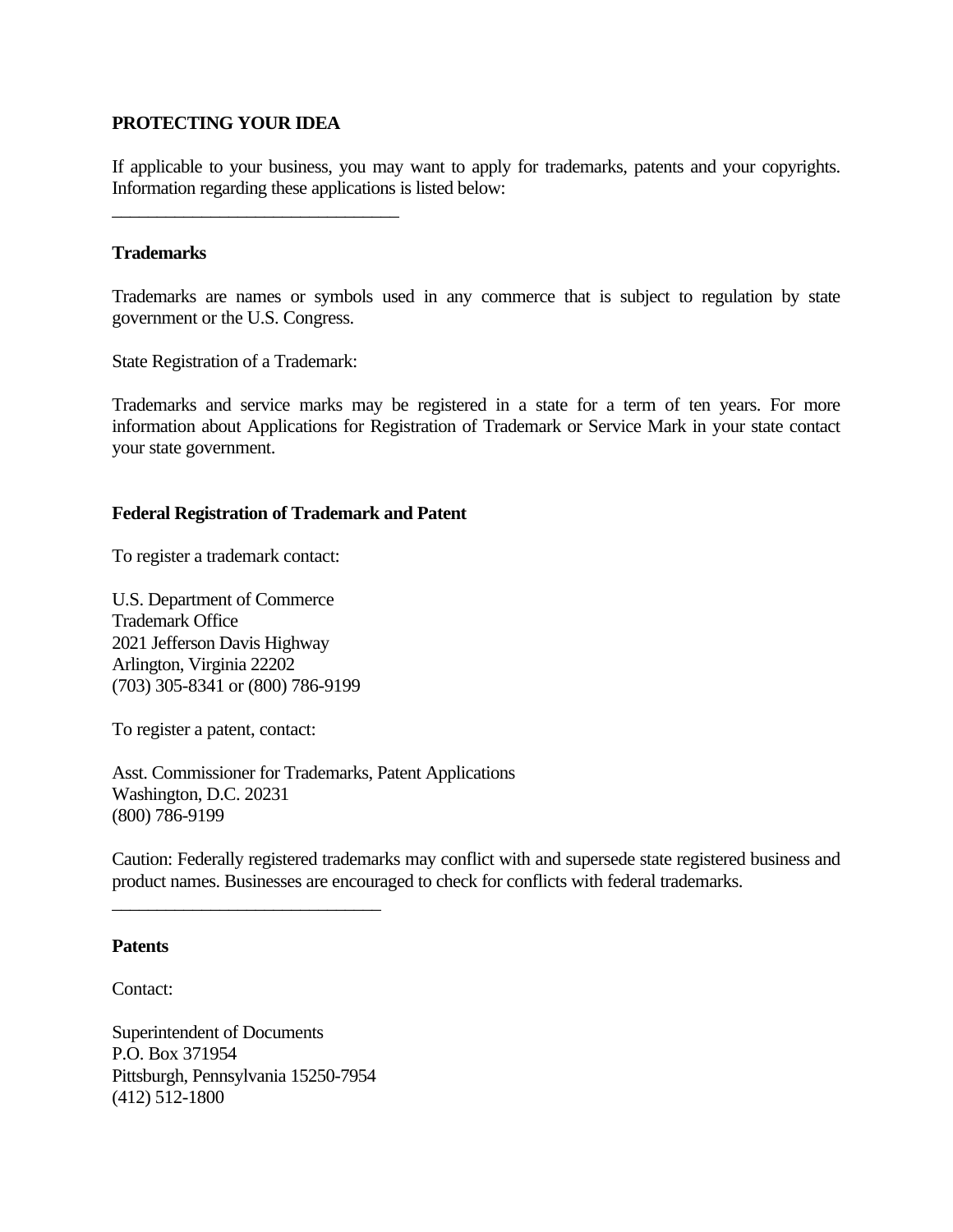New and useful inventions can be protected by a U.S. patent. Professional assistance from a patent attorney is strongly urged because patent procedures are detailed and technical. A patent search is performed to see if a patent currently exists on the same or nearly the same device and, if not, to make proper application with the Patent Office.

Note: Only attorneys and agents registered with the U.S. Patent Office may represent inventors in related matters. The office has geographical and alphabetical listings of the more than 11,000 registered agents. Only these agents may perform patent searches in the patent office. Inventors or their attorneys can make arrangements with one of those agents. U.S. patents are issued by the Assistant Commissioner of Patents, Washington, D.C.

Additional information is provided in the publication, "General Information Concerning Patents" and other publications distributed through the U.S. Patent and Trademark Office.

# **Copyrights**

Contact:

U.S. Copyright Office U.S. Library of Congress James Madison Memorial Building Washington, D.C. 20559 (202) 707-9100 - Order Line (202) 707-3000 - Information Line

\_\_\_\_\_\_\_\_\_\_\_\_\_\_\_\_\_\_\_\_\_\_\_\_\_\_\_\_\_\_\_\_\_

 $\_$ 

Copyrights protect the thoughts and ideas of authors, composers and artists. A copyright prevents illegal copying of written matter, works of art or computer programs. In order to ensure copyright protection, the copyright owner should always include notices on all copies of the work.

#### **TAX INFORMATION**

Business owners are required by law to withhold the following from the wages paid to employees: federal income taxes, state income taxes and FICA (Social Security) Insurance.

Income taxes will also be levied by the federal and most state governments on earnings of any business. Therefore, each business must file an income tax return with both agencies. Businesses may be required to file estimated tax returns and pay estimated taxes on a quarterly basis.

For federal tax information, contact:

U.S. Internal Revenue Service 1-800-829-1040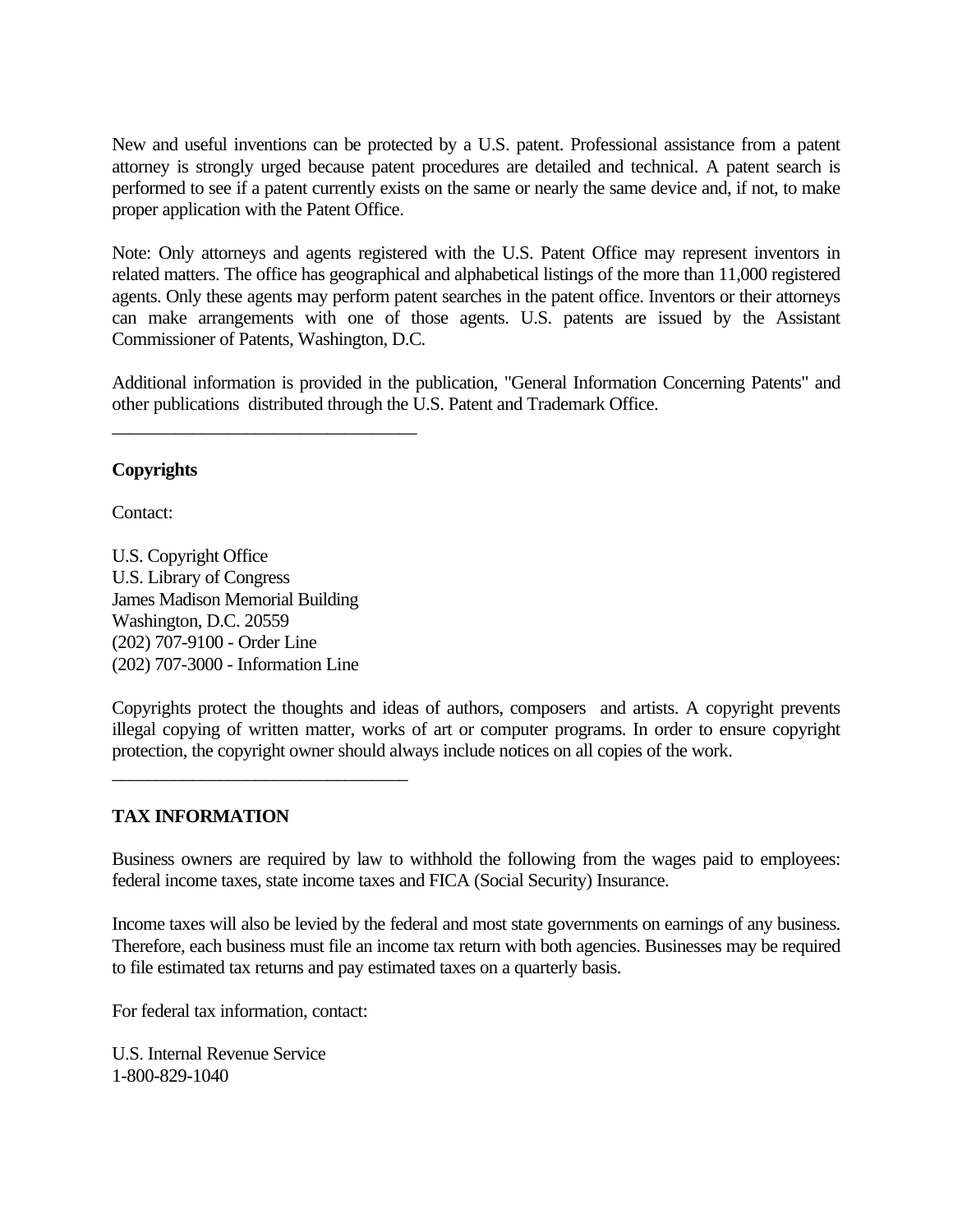For state tax information, contact your state Department of Revenue.

The Internal Revenue Service (IRS) has a number of publications that are available upon request to small businesses. One of the most helpful is "Your Business Tax Kit," which includes data and forms for a Federal Employer Identification Number and a tax guide for small businesses that can be ordered by calling Forms and Publications at (800) 829-3676 or through a visit to your local IRS office.

#### **Federal Self-Employment Tax**

 $\_$ 

\_\_\_\_\_\_\_\_\_\_\_\_\_\_\_\_\_\_\_\_\_\_\_\_\_\_\_\_\_\_\_\_\_\_

\_\_\_\_\_\_\_\_\_\_\_\_\_\_\_\_\_\_\_\_\_\_\_\_\_\_\_\_\_\_\_\_\_\_

Everyone must pay Social Security Tax. If you are self-employed, your Social Security contribution is made through the self- employment tax. You will need to calculate how best to report earnings and pay your business taxes.

Contact the IRS at (800) 829-1040 or visit the local IRS office for more information. The IRS may seem like a complicated maze, but there are publications, counselors and workshops available to help you sort it out.

#### **Sales Tax Number**

Your state may have a sales and use tax which applies to the retail purchase, retail site, rental, storage, use or consumption of tangible personal property and certain services. In other words, sales tax must be collected on just about every tangible item sold.

A sales tax number is required for each business before opening. The number, plus instructions for collection, reporting and remitting the money to the state on a monthly basis, can be obtained from your State Department of Revenue.

#### **BUSINESS INSURANCE**

Like home insurance, business insurance protects the contents of your business against fire, theft and other losses. Many small businesses must protect themselves from lawsuits and other situations for which they might be deemed liable. All businesses should research the advisability of appropriate liability insurance. Contact your insurance agent or broker.

Types of Insurance to Consider:

\* Liability -- Businesses may incur various forms of liability in conducting their normal activities. One of the most common types of liability is product liability, which may be incurred when a customer suffers harm from using the business' product. There are many other types of liability, which are frequently related to specific industries. Liability law is constantly changing. An analyses of your liability insurance needs is vital in determining an adequate and appropriate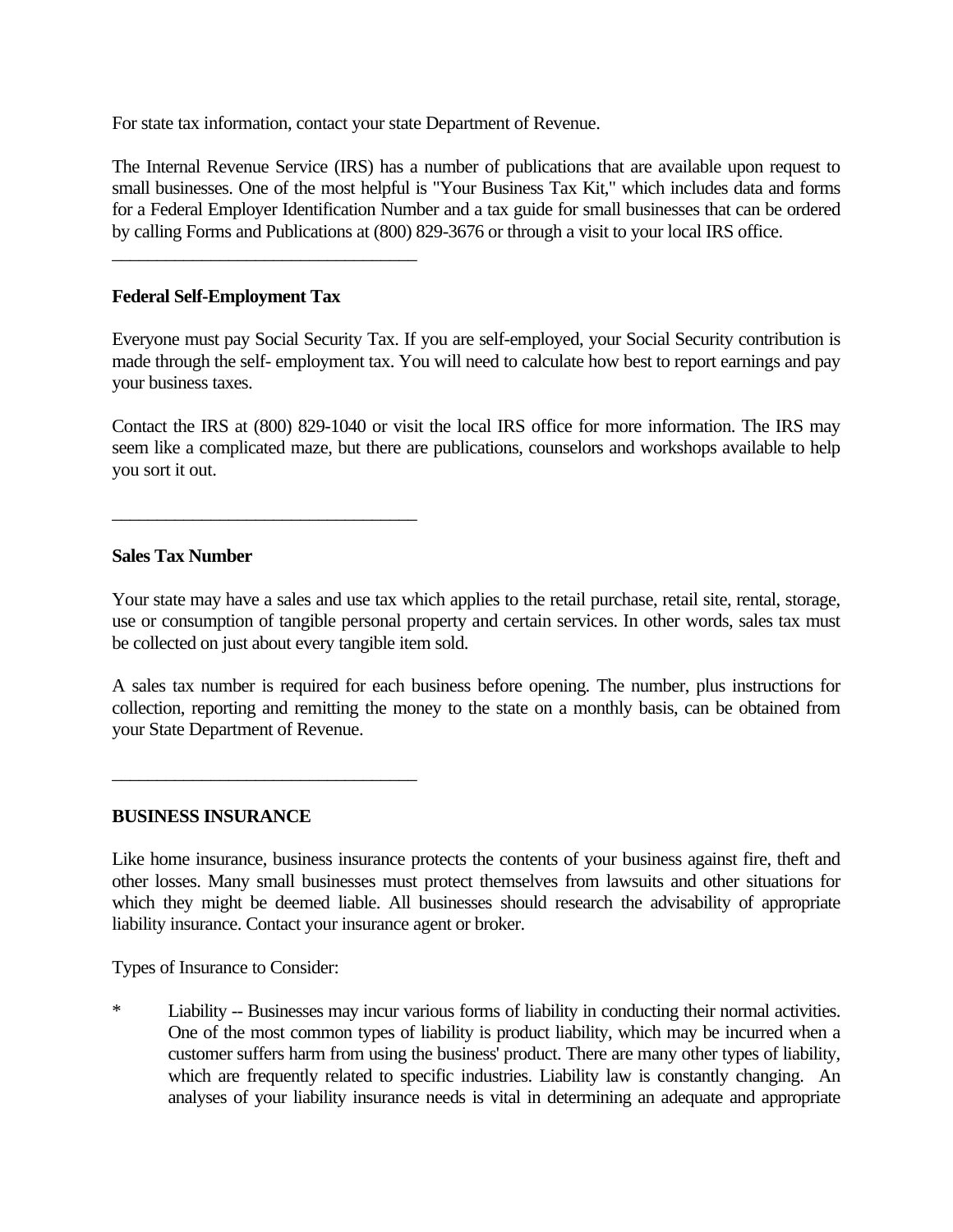level of protection for your business.

- \* Property -- There are many different types of property insurance and levels of coverage available. It is important to determine the property you need to ensure for the continuation of your business and the level of insurance you need to replace or rebuild. You must also understand the terms of the insurance, including any limitations or waivers of coverage.
- \* Business Interruption -- While property insurance may pay enough to replace damaged or destroyed equipment or buildings, how will you pay costs such as taxes, utilities and other continuing expenses during the period between when the damage occurs and when the property is replaced? Business interruption (or "business income") insurance can provide sufficient funds to pay your fixed expenses during a period of time when your business is not operational.
- \* "Key Man" -- If you (and/or any other individual) are so critical to the operation of your business that it cannot continue in the event of your illness or death, you should consider "key man" insurance. This type of insurance is frequently required by banks or government loan programs. It can also be used to provide continuity in operations during a period of ownership transition caused by the death or incapacitation of an owner or other "key" employee.
- \* Automobile -- It is obvious that a vehicle owned by your business should be insured for both liability and replacement purposes. What is less obvious is that you may need special insurance (called "non-owned automobile coverage) if you use your personal vehicle on company business. This policy covers the business' liability for any damage which may result from such usage.
- \* Officer and Director -- Under the circumstances, officers and directors of a corporation may become personally liable for their actions on behalf of the company. This type of policy covers this liability.
- \* Home Office -- If you are establishing an office in your home, it is a good idea to contact your homeowners' insurance company to update your policy to include coverage for office equipment. This coverage is not automatically included in a standard homeowner's policy.

# **OTHER CONSIDERATIONS... .**

 $\_$ 

All businesses with employees are required to comply with state and federal regulations regarding the protection of employees. For information on state labor laws, work force availability, prevailing wages, unemployment insurance, unionization, benefits packages and employment services contact your state government.

Federal information may be obtained by contacting the:

U.S. Department of Labor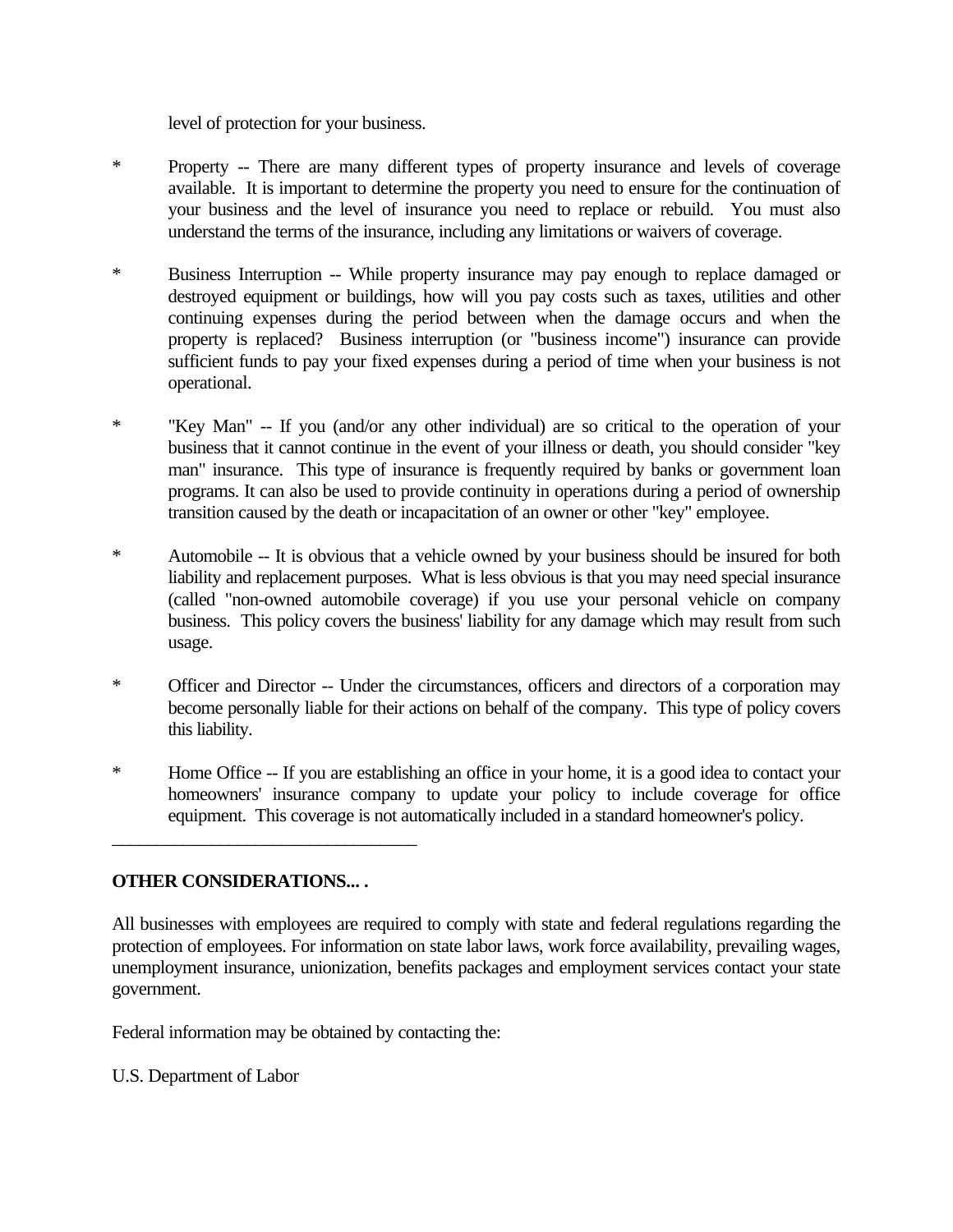#### **Unemployment Insurance Tax**

 $\_$ 

\_\_\_\_\_\_\_\_\_\_\_\_\_\_\_\_\_\_\_\_\_\_\_\_\_\_\_\_\_\_\_\_\_\_

Businesses are required by the state to pay unemployment insurance tax if the company has one or more employees for 20 weeks in a calendar year, or it has paid gross wages of \$1,500 or more in a calendar year. The taxes are payable at a rate of 2.7 percent on the first \$8,500 in annual wages of an employee.

Unemployment insurance must be reported and returns made to the state.

#### **Immigration Act**

The Federal Immigration Reform and Control Act of 1986 requires all employers to verify the employment eligibility of new employees. The law obligates an employer to process Employment Eligibility Verification Form I-9. The INS Office of Business Liaison offers a selection of information bulletins and live assistance for this process through the Employer Hotline. In addition, INS forms and the Employer Handbook can be obtained by calling the Forms Hotline.

| For Forms:               | $(800)$ 870-3676 |
|--------------------------|------------------|
| <b>Employer Hotline:</b> | $(800)$ 357-2099 |

 $\_$ 

 $\_$ 

 $\_$ 

#### **Health and Safety**

The Federal Occupational Safety and Health Administration (OSHA) outlines specific health and safety standards employers must provide for the protection of employees. Many states have similar standards. For information contact your state Department of Labor.

#### **Workers' Compensation**

If a business employs three or more people, workers' compensation insurance must be carried to provide protection to those injured in on-the-job accidents. The State Board of Workers' Compensation aids people who need claim assistance. Contact your state Department of Labor for information.

#### **Minimum Wage**

Virtually all business entities are subject to the federal minimum wage, overtime and child labor laws.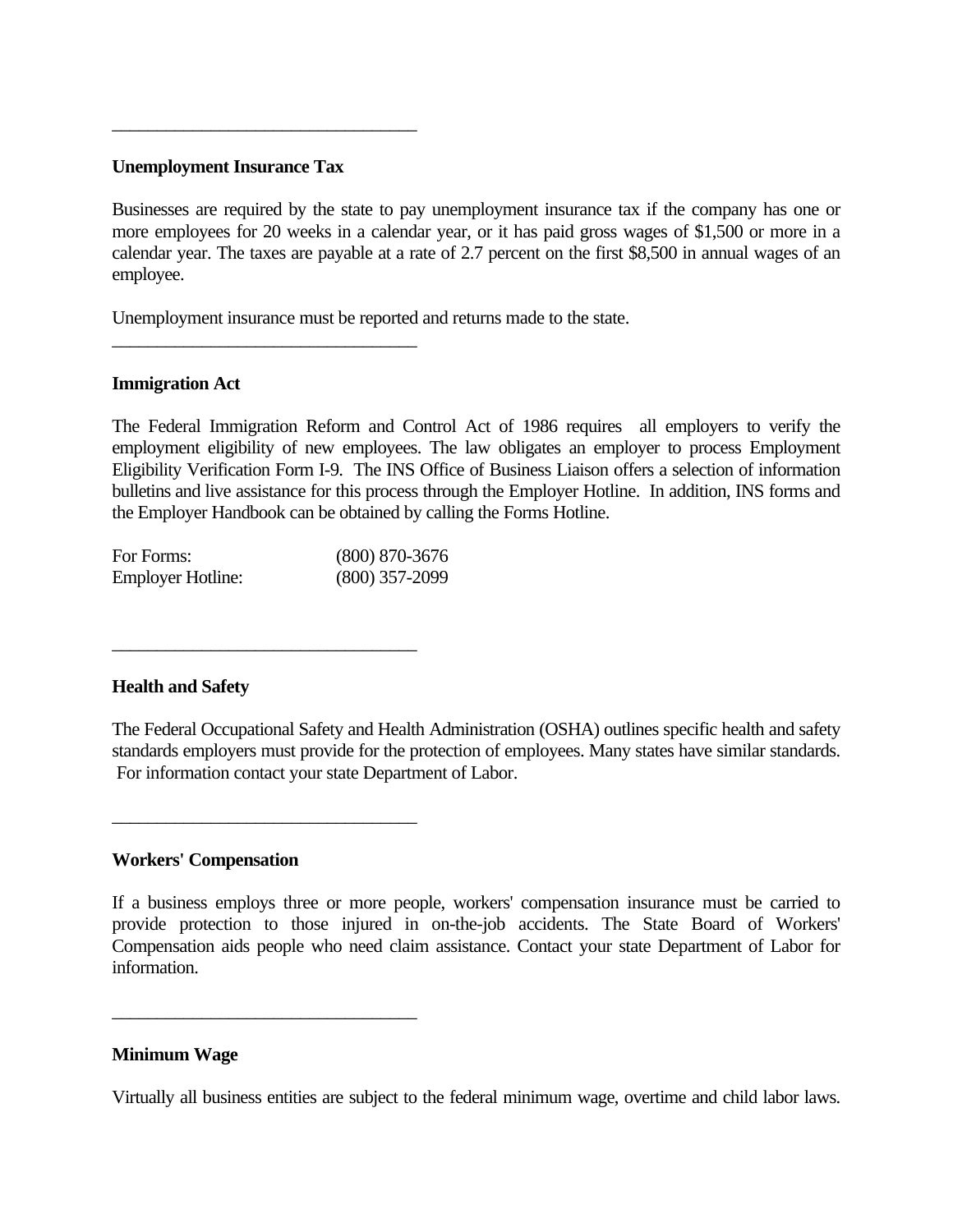Information on these laws and other federal laws, may be obtained from:

U.S. Department of Labor Wage and Hour Division

 $\_$ 

#### **Bar Coding**

The Uniform Code Council, Inc., (not a government agency) assigns a manufacturer's ID code for the purposes of bar coding. Many stores require bar coding on the packaged products they sell. For additional information contact: Uniform Code Council Inc., P.O. Box 1244, Dayton, Ohio 45401, (513) 435-3870.

\_\_\_\_\_\_\_\_\_\_\_\_\_\_\_\_\_\_\_\_\_\_\_\_\_\_\_\_\_\_\_\_\_\_\_\_\_\_\_\_\_\_\_\_\_\_\_\_\_\_\_\_\_\_\_\_\_\_\_\_\_\_\_\_\_\_\_\_\_\_\_\_\_\_\_\_\_\_

# SBA PROGRAMS AND OTHER ASSISTANCE

# BUILDING MANAGEMENT SKILLS WITH INFORMATION

Throughout its 47-year history, SBA has complimented its financial assistance programs with publications aimed at helping small business owners gain the skills required to start, manage and grow a small enterprise.

The more than 40 publications listed in its *Resource Directory for Small Business Management* include titles related to Financial Management, Management and Planning, Marketing, Products/Ideas/Inventions, Personnel Management, and Emerging Business.

The publications are now available on SBA's website at www.sba.gov/library/pubs.html.

Minority Enterprise Development Program

\_\_\_\_\_\_\_\_\_\_\_\_\_\_\_\_\_\_\_\_\_\_\_\_\_\_\_\_\_\_\_\_

# **Section 8(a) Program**

The Minority Enterprise Development Program, commonly referred to as the 8(a) Program, has been revamped into a business development program that provide entrepreneurs and contractors assistance in understanding, preparation, negotiation and assistance in competing for federal government contract awards. The 8(a) program is still available and growing in the assistance it delivers to small businesses owned by socially and economically disadvantaged persons.

The 8(a) Program is available to American citizens who can demonstrate a potential for success and that the business is owned at 51 percent by eligible persons. Current law creates a presumption that certain groups including African Americans, Asian Americans, Hispanic Americans, Native Americans,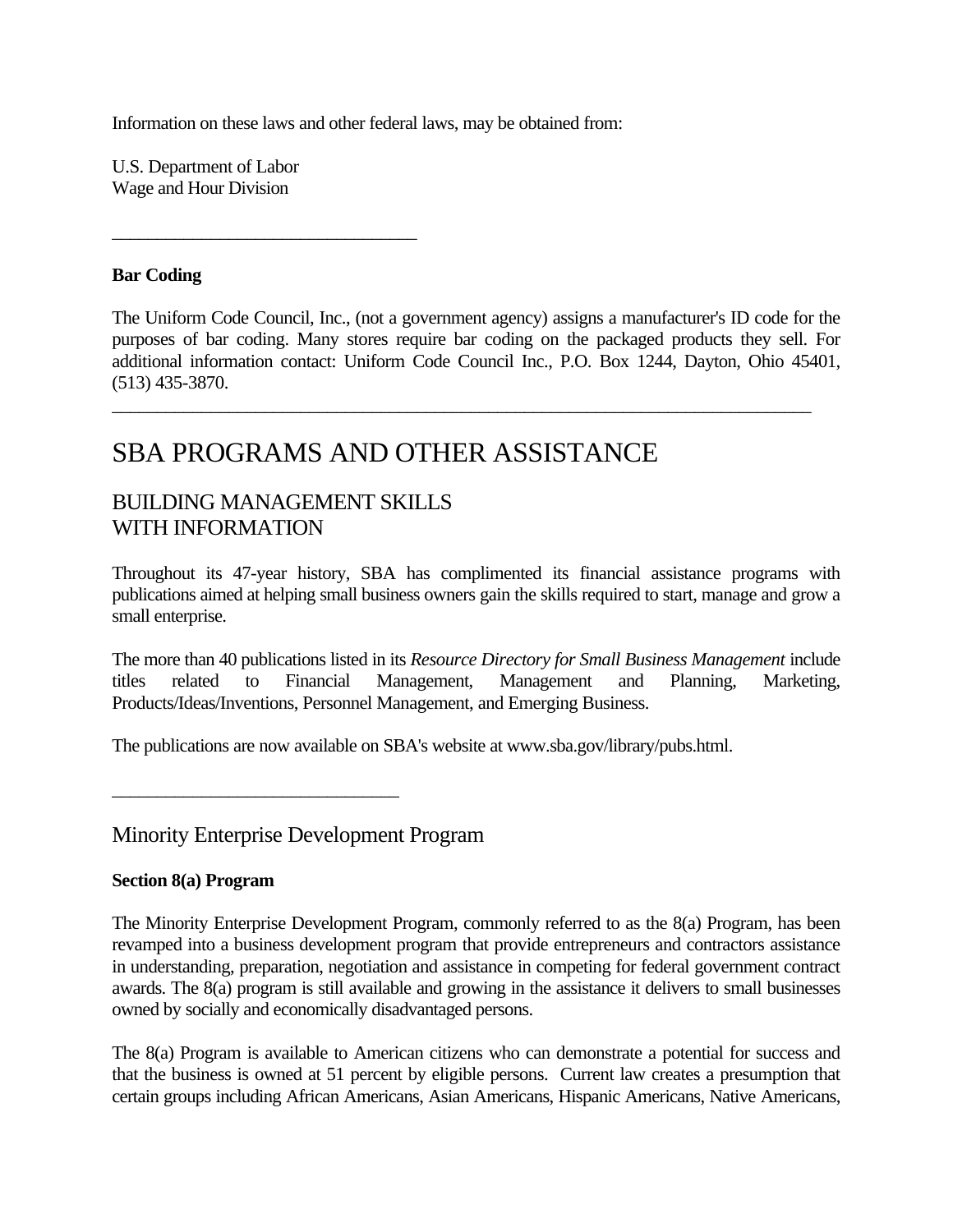as well as several other groups, are socially and economically disadvantaged.

On June 30, 1998, the eligibility criteria was expanded to include language that now affords eligibility to non-minority and disabled individuals who can demonstrate by a "preponderance of evidence" that they have been subjected to racial or ethnic prejudice or cultural bias because of their membership in a particular group. The purpose of expanding the 8(a) business development program was to, in effect, broaden and create a more equitable distribution of 8(a) benefits, improve 8(a) program participant success rates after graduation from the program, establish a 8(a) Mentor/Protege program, foster joint ventures and revise the small business affiliation rules on bidding on government contracts.

Also, the changes further assist in developing a new Small Disadvantaged Business Program (SDB). The purpose of the SDB Program is to handle activities associated with certifying firms as SDBs and to process protests challenging the disadvantages status of a firm claiming to be an SDB. In addition, 8(a) business development personnel can assist you through a listing of small business representatives in both the public and private sectors, as well as direct you to specific world wide web sites that provide small business procurement and purchasing-related business assistance.

Contact the your SBA District Office to receive more detailed information or to obtain an 8(a) application. Also, don't forget to visit the procurement section of SBA's website, www.sba.gov.

# **SBA Pre-Qualification (Pre-Qual)**

\_\_\_\_\_\_\_\_\_\_\_\_\_\_\_\_\_\_\_\_\_\_\_\_\_\_\_\_\_\_\_\_\_

SBA Pre-Qualification Pilot Loan (Pre-Qual) Program was developed in 1994 to provide substantive support and assistance in the small business loan application process to those segments of the small business community that traditionally may have been underserved by the lending community.

It was expanded in 1998 to include women, veteran and minority-owned businesses, as well as exporters, rural markets and certain designated geographical areas and industries.

The Pre-Qual concept revolves around intermediaries who help market the SBA's loan programs and assist prospective borrowers in assembling a viable loan application package.

To be eligible, a prospective business must be 51 percent or more owned by veterans, women and/or minorities. Export-eligible loans are those made with the intention of significantly expanding existing export markets or developing new export markets. With respect to rural markets, and other specially designated geographical areas or industries, contact your local SBA office for specific requirements.

The maximum loan amount under this program is \$250,000. If a borrower currently has an SBA loan and the combined loans required as a result of this program are more than \$250,000, the request is to be processed through the regular guaranty program.

The Pre-Qualification Loan Program is a 7(a) loan program. Therefore all other terms, conditions and requirements of the 7(a) program apply as prescribed by SBA's policies and regulations

For more information contact your SBA District Office.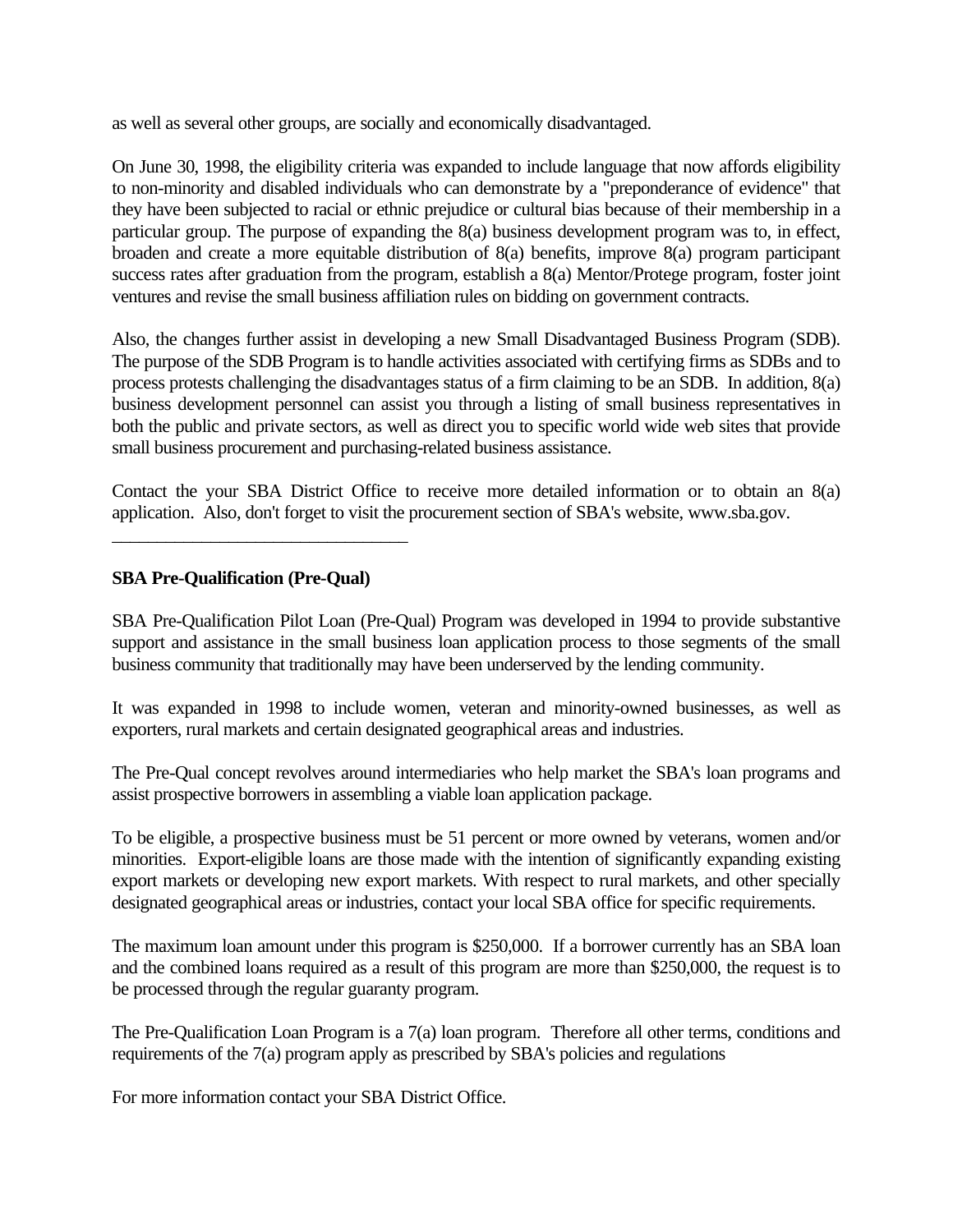# Government Contracting Assistance

 $\_$ 

The federal government is the largest buyer in the world and small businesses are often at a disadvantage when trying to win federal contracts, but the U.S. Small Business Administration (SBA) can help overcome the barriers. Working closely with federal agencies and the nation's leading large contractors, the SBA works to ensure that small businesses obtain a fair share of government contracts and subcontracts. The SBA has a number of programs to help small firms do business with the federal government:

\* Through the Prime Contracts Program the SBA helps to increase the small business share of government contracts. It also advocates for the breakout of items purchased through full and open competition. SBA procurement center representatives (PCRs) work to expand contracting opportunities for small businesses. PCRs review contracting actions at major federal procurement centers, review the subcontracting plans, recommend contracting sources and provide counseling.

There are two types of PCRs: traditional and breakout. Traditional PCRs work to increase the number of procurements set aside for small businesses. Breakout PCRs work to remove components or spare parts from sole-source procurements to procurements through open competition, which generates savings for the federal government.

Visit the SBA's Office of Government Contracting Home Page at http://www.sba.gov/gc for a listing of PCRs and buying installations nationwide.

\* The Subcontracting Assistance Program promotes the full utilization of small businesses by the nation's major prime contractors. The Agency's Commercial Marketing Representatives (CMRs) concentrate on large businesses that have one or more federal contracts in excess of \$500,000.

The CMR will review these large companies' subcontracting plans in order to identify small business sources to satisfy specific needs of the prime contractor.

- \* The Certificate of Competency Program (COC) helps small businesses secure Federal contacts by providing an appeal process to low-bidder firms denied government contracts for a perceived lack of ability or financial resources to perform the work. A small firm may apply to the SBA for a Certificate of Competency (CoC) when they are low bidder on such a contract but are considered by the contracting agency to be unable to complete the work. The CoC is a document indicating that the firm with the low bid has the plant or financial capacity to complete the contract. A plant survey and financial analysis of the firm is performed by SBA personnel. Within 15 workdays of receipt of the referral, the firm and contracting officer are notified of SBA's decision regarding the CoC. Issuance of the CoC to the successful low bidder usually results in savings to the government over the next low bid.
- \* The Size Determination Program ensures that only small firms receive contracts and other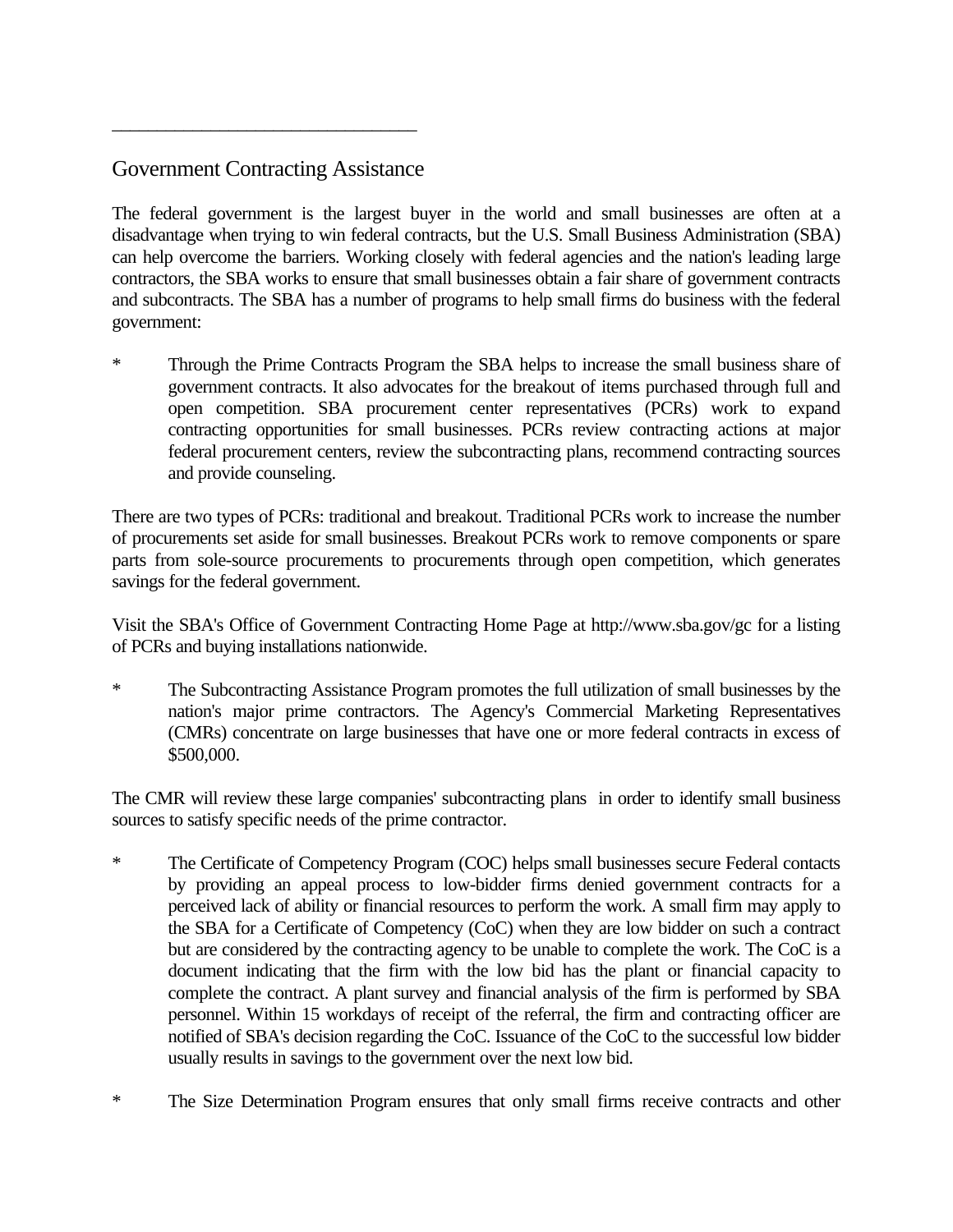benefits set aside exclusively for small business. When a firm's claim that it is small is challenged, the SBA size specialists determine if the firm does, in fact, meet established SBA size standards. Size determinations may also be made when requested in connection with other federal contracting programs.

# The Surety Bond Guarantee Program

\_\_\_\_\_\_\_\_\_\_\_\_\_\_\_\_\_\_\_\_\_\_\_\_\_\_\_\_\_\_\_\_\_\_

The Surety Bond Guarantee (SBG) Program provides small and minority contractors with contracting opportunities for which they could not otherwise compete. By law, prime contractors to the federal government must post surety binds on federal construction projects valued at \$100,000 or more. Many state, county, municipal and private sector contracts also require bonding, but small and minority businesses may not be able to obtain bonds through regular commercial channels. Through this program, the U.S. Small Business Administration (SBA) can guarantee bid, performance and payment bonds for contracts up to \$1.25 million for eligible small contractors.

A surety bond is a three-way agreement between the surety company, the contractor and the project. It binds the contractor to comply with the terms of a contract. If the contractor is unable to do so, the surety assumes the responsibility and ensures that the project is completed. The SBA guarantees surety companies against a percentage of losses sustained as a result of a contractor's default on a guaranteed bid, payment or performance bond.

There are four major types of surety bonds:

- \* Bid guarantees the bidder will enter into a contract and furnish the required payment and performance bonds.
- \* Payment guarantees payment from the contractor to parties who furnish labor, materials, equipment and supplies.
- \* Performance guarantees the contractor will fulfill the contract in accordance with its terms.
- \* Ancillary bonds which are incidental and essential to the performance of the contract

The SBG Program consists of the Prior Approval Program and the Preferred Surety Bond Program. Under the Prior Approval Program, the guarantee may range from 80 to 90 percent of the losses sustained under a guaranteed bond, and the surety must obtain SBA approval for each bond. Under the Preferred Surety Bond Program, selected sureties receive a 70 percent bond guarantee and are authorized to issue, service and monitor bonds without the SBA's approval.

\* Eligibility - Contractors - In addition to meeting the surety's bonding qualifications, a contractor must meet the SBA's size eligibility standards for a small business. Businesses in the construction and service industries can qualify if their average annual receipts for the last three years, including those of any affiliates, do not exceed \$5 million. Your SBA district office can answer any questions regarding eligibility.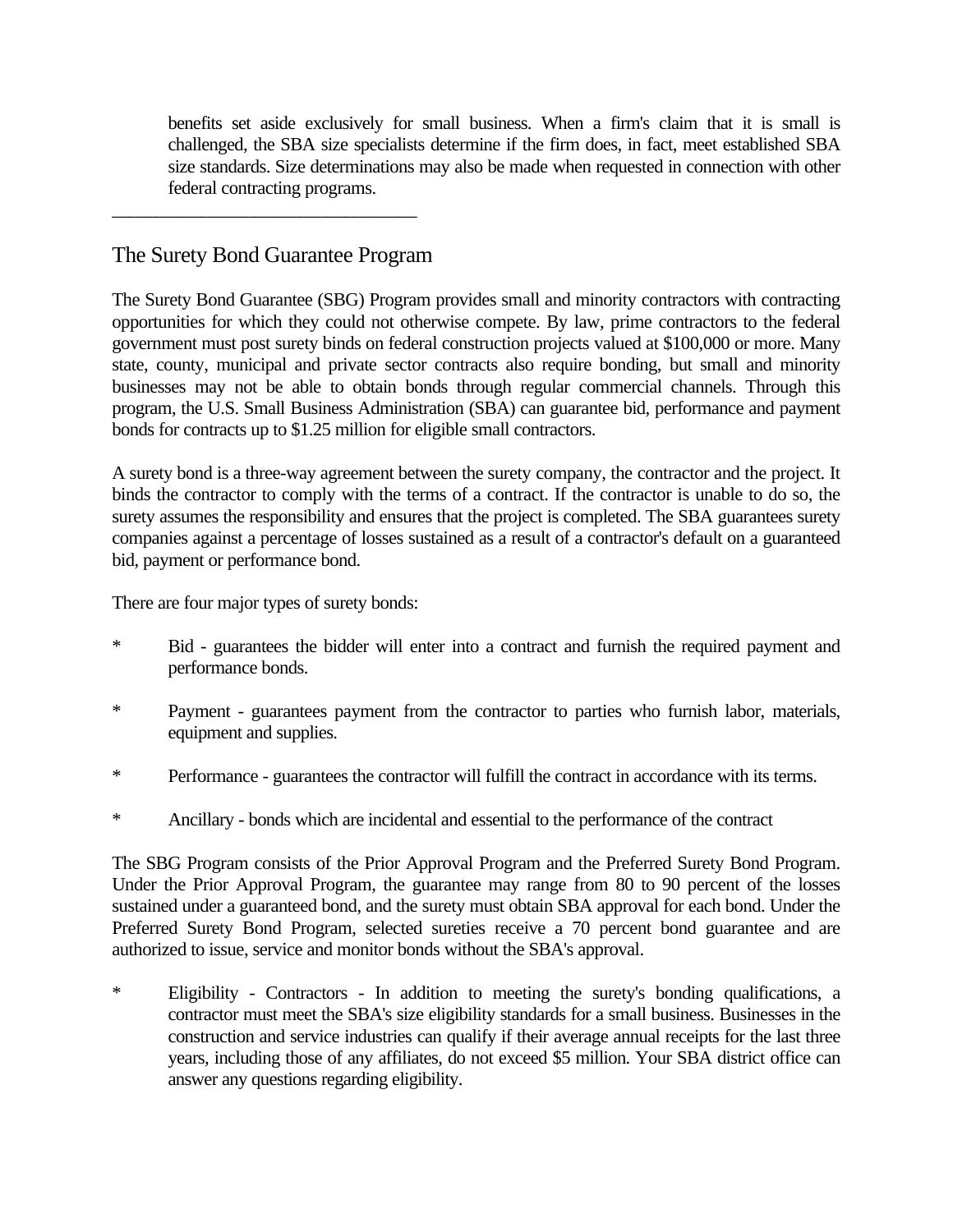Bonds - The SBA can guarantee bonds for contracts up to \$1.25 million. A contract bond (bid, performance or payment) is generally eligible for an SBA guarantee if the bond is:

- listed in the Contract Bonds section of the Surety Association of America's "Manual of Rules, Procedures and Classifications";
- required by the contract or invitation to bid and;
- executed by a surety company that is acceptable to the U.S. Treasury (Circular 57) and qualified by the SBA.

Ancillary bonds may also be eligible. For more information, contact your SBA district office.

\* Submitting an Application - The contractor chooses a participating surety company and applies for a specific bond through a bonding agent who represents that surety. The application provides the background, credit and financial information required by the surety company and the SBA. Contact your SBA district office for a list of local surety agents who can provide the forms required by the SBA.

Once the surety company receives its completed forms and sufficient underwriting information from the applicant, it processes and underwrites the application and decides whether to:

- execute the bond without the SBA's guarantee,
- execute it only with the SBA's guarantee, or
- decline the bond even with the SBA's guarantee.

If surety in the Prior Approval Program determines that the SBA must guarantee the bond, it submits an underwriting review, guarantee agreement, supporting documents, and the contractor's application forms to the SBA. If the application is for a final bond, the contractor's guarantee-fee check is also attached.

A surety in the Preferred Surety Bond Program may issue the bond without the SBA's approval. The surety must then report the bond to the SBA and forward the contractor's fee payment within the required time.

- \* Application Review In the Prior Approval Program, the SBA reviews the information, documentation and underwriting rationale of the surety company to determine if the application is eligible for the program. If it is, and the information submitted by the surety company appears favorable, the SBA guarantees the bond (the SBA may also request additional information).
- \* Fees The SBA charges fees to both the contractor and the surety company; rates are published periodically in the Federal Register. The SBA does not charge the contractor a fee for an application or a bid-bond guarantee.

When the bond is issued, the contractor pays the surety company's bond premium. This charge cannot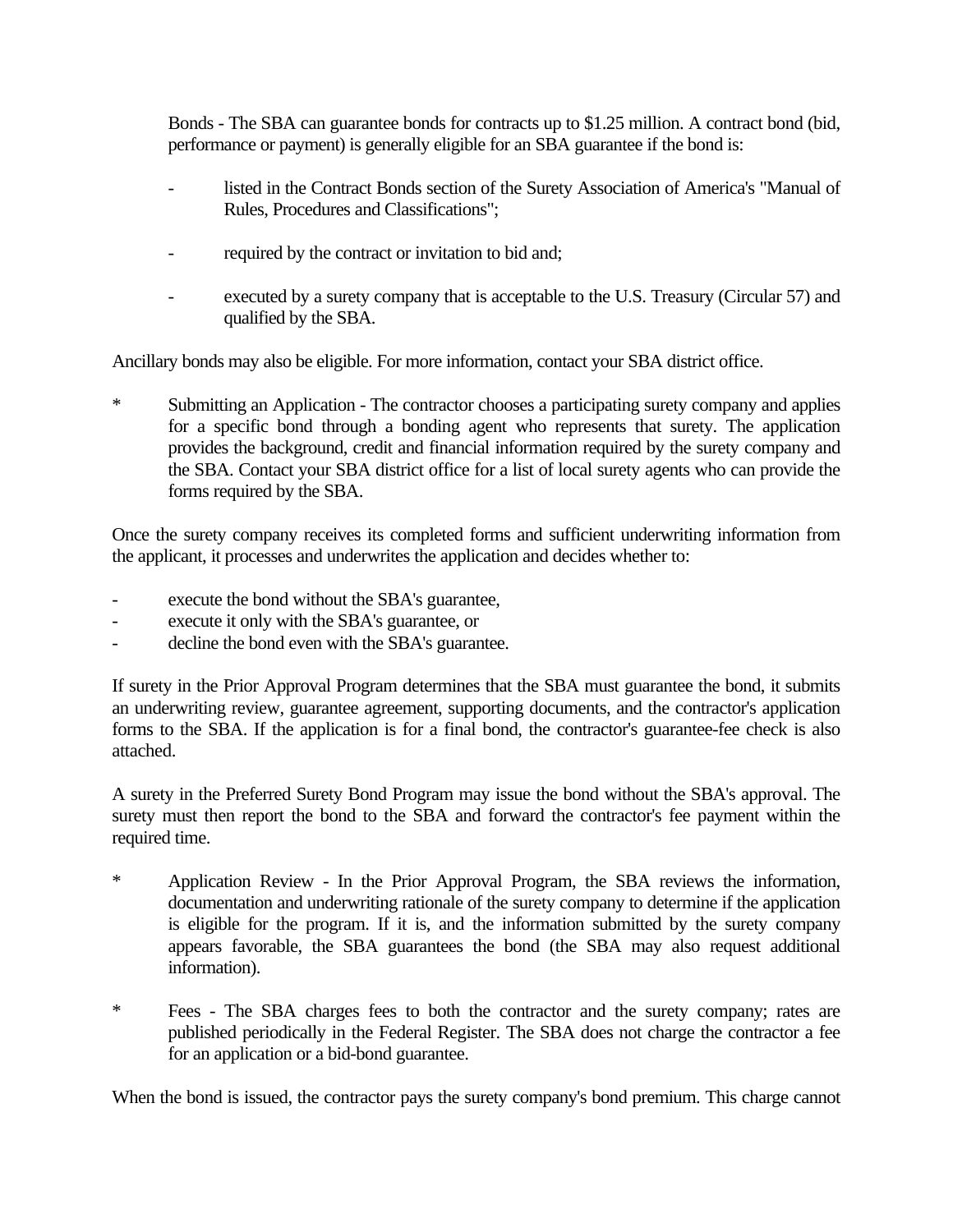exceed the level approved by the state in which the bond is issued.

 $\_$ 

 $\_$ 

For more information on the Surety Bond Guarantee Program, you may contact your SBA District Office.

# PRO-Net

PRO-Net is an electronic gateway of procurement information - for and about small businesses. It is a search engine for contracting officers, a marketing tool for small firms and a "link" to procurement opportunities and important information. It is designed to be a "virtual" one-stop procurement shop.

A search engine, PRO-Net is an Internet-based database of information on more than 171,000 small, disadvantaged, 8(a) and women-owned businesses. It is free to federal and state government agencies as well as prime and other contractors seeking small business contractors, subcontractors and/or partnership opportunities. PRO-Net is open to all small firms seeking federal, state and private contracts.

Businesses profiled on the PRO-Net system can be searched by SIC codes; key words; location; quality certifications; business type; ownership, race and gender; Electronic Data Interchange (EDI) capability, etc.

A marketing tool, business profiles in the PRO-Net system include data from SBA's files and other available data bases, plus additional business and marketing information on individual firms. Businesses on the system will be responsible for updating their profiles and keeping information current.

Profiles are structured like executive business summaries, with specific data search fields that are userfriendly and designed to meet the needs of contracting officers and other potential users.

Profiles provide vendors an opportunity to put a controlled "marketing spin" on their businesses. Companies with home pages can link their web site to their PRO-Net profile, creating a very powerful marketing tool.

As an electronic gateway, PRO-Net provides access and is linked to the Commerce Business Daily (CBD), agency home pages and other sources of procurement opportunities.

PRO-Net is available at the SBA web site, http://www.sba.gov, and is linked to key sources of information, assistance and training. To go directly to PRO-Net. http://pro-net.sba.gov.

The PRO-Net project is a cooperative effort among SBA's offices of Government Contracting, Minority Enterprise Development, Advocacy, Women's Business Ownership, Field Operations, Marketing & Customer Service, the Chief Information Officer, and the National Women's Business Council.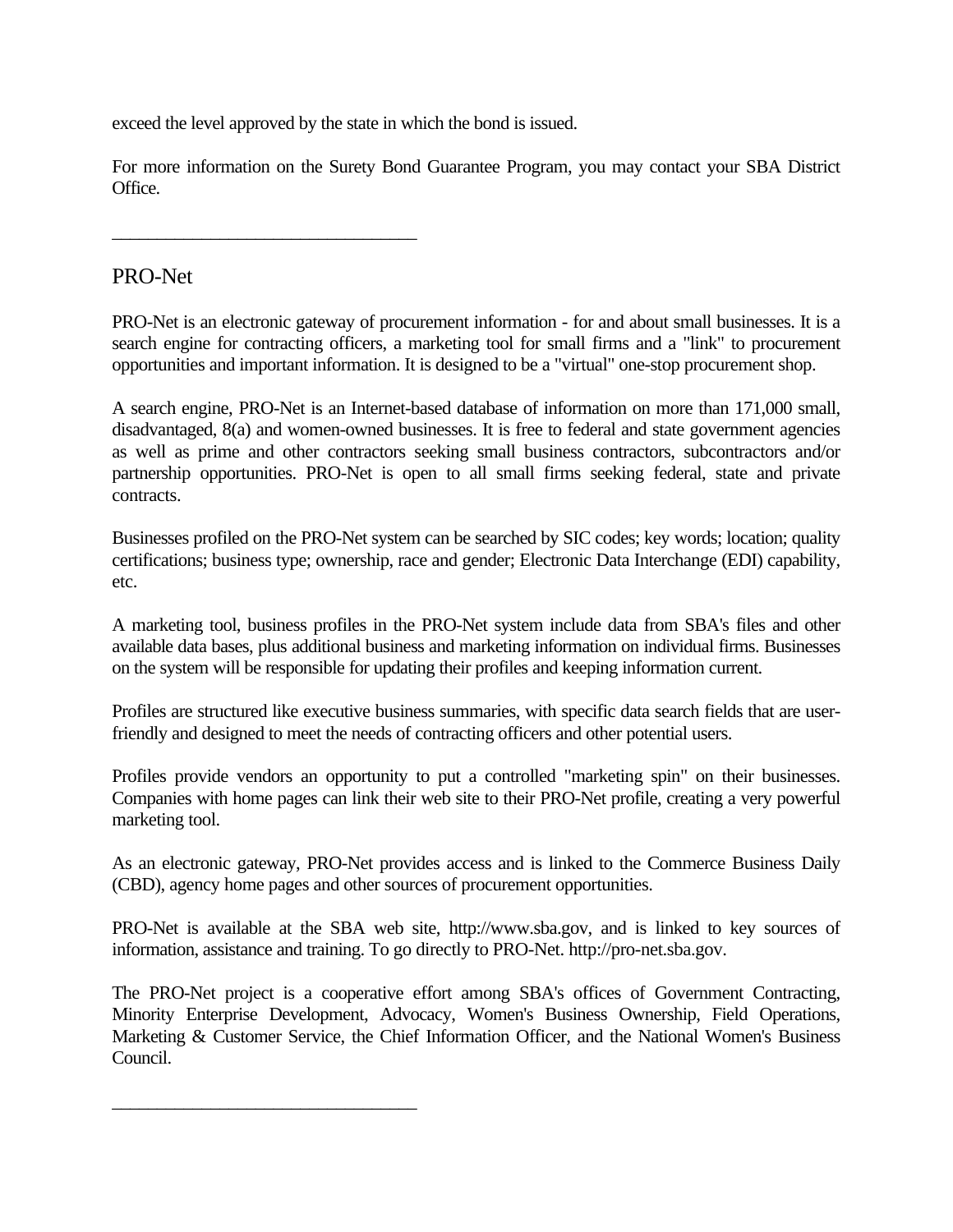# The Small Business Innovation Research Program (SBIR)

The mission of the Office of Technology is to strengthen and expand the competitiveness of U.S. small high technology research and development businesses in the federal marketplace. The SBIR also provides assistance in achieving commercialization of the results of both the federal research and development programs mandated by the Small Business Innovation Development Act of 1982 and the Small Business Research and Development Enhancement Act of 1992.

The mission of the Office is carried out through legislated programs including:

- \* The Small Business Innovation Research Program
- \* The Small Business Technology Transfer Pilot Program
- \* The R, R & D Goaling Program
- \* Advocacy of Federal technology assistance

The Office of Technology, formerly the Office of Innovation, Research and Technology, is organized into two components: the Research Acquisition Policy Division and the Innovation and Technology Division.

The Office of Technology promotes federal small business high-technology programs to improve the competitive capabilities of small research and development businesses with particular emphasis on emerging and underserved small firms. It encourages state-of-the-market technology training, technology information exchange and outreach on federal technology programs. It also encourages private and public resource support for the commercialization of federal R & D efforts. It promotes outreach activities to introduce women and minority-owned small business concerns to the advantages of competing for federal R & D projects. For more information contact the: Office of Technology,. U.S. Small Business Administration, 409 Third St. SW, Washington D.C. 20516.

# Disaster Assistance

\_\_\_\_\_\_\_\_\_\_\_\_\_\_\_\_\_\_\_\_\_\_\_\_\_\_\_\_\_\_\_\_\_\_

The SBA's Disaster Assistance Loan Program is the primary federally funded, disaster assistance loan program for funding long-range recovery for private sector, nonagricultural disaster victims. Assistance is available to businesses of all sizes and to individuals. Eligibility is based on an individual's financial criteria. Interest rates fluctuate according to statutory formulas. A low interest rate (not to exceed four percent) is available to applicants without credit available elsewhere. A higher rate (not to exceed eight percent) is available for those with credit available elsewhere. The program provides disaster loans when a declaration is made by the President or the SBA Administrator. There are three disaster loan programs:

\* **Physical Disaster Business Loans** - Loans are available to qualified applicant businesses of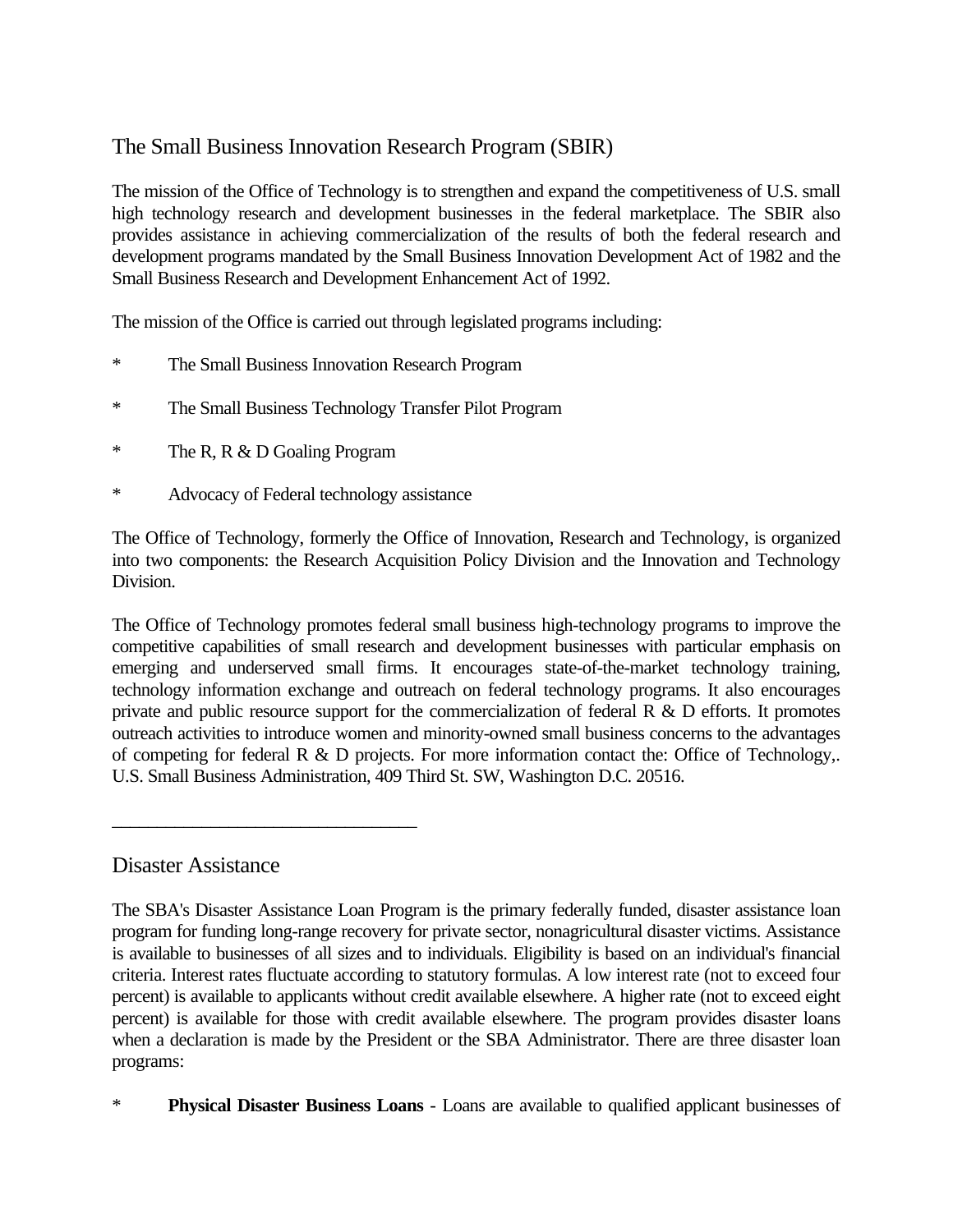any size for uninsured losses up to \$1.5 million to repair or replace business property to predisaster conditions. Loans may be used to replace or repair real estate, equipment, fixtures and inventory and leasehold improvements.

\* **Economic Injury Disaster Loans (EIDLs)** - Loans of up to \$1.5 million are available for small businesses that sustain economic injury as a direct result of a disaster. These working capital loans are made to businesses, without credit available elsewhere, to help pay ordinary and necessary operating expenses that would have been payable barring the disaster.

Note: The maximum loan amount is \$1.5 million for EIDL and physical disaster business loans combined, unless the business meets the federal criteria for a major source of employment. The \$1.5 million limit can be waived for businesses employing 250 or more people in an affected area.

\* **Loans for Homes and Personal Property** - Real Property: This is the major long-term recovery program for individual disaster losses. Loans are available to qualified homeowners for uninsured losses up to \$200,000 to repair or restore a primary residence to predisaster condition.

Personal Property: Loans are available to qualified homeowner and renter applicants for uninsured losses up to \$40,000 to repair or replace personal property, such as clothing, furniture, cars and so forth. Loans are not intended to replace extraordinarily expensive or irreplaceable items, such as antiques, pleasure crafts, recreational vehicles or fur coats.

# SBA PROGRAMS & SERVICES FOR WOMEN-OWNED BUSINESSES

\_\_\_\_\_\_\_\_\_\_\_\_\_\_\_\_\_\_\_\_\_\_\_\_\_\_\_\_\_\_\_\_\_\_\_\_\_\_\_\_\_\_\_\_\_\_\_\_\_\_\_\_\_\_\_\_\_\_\_\_\_\_\_\_\_

# **VISIT THE ONLINE WOMEN'S BUSINESS CENTER**

This interactive business skills training web site is dedicated to helping entrepreneurial women reach their goals and aspirations for personal and professional development. Our goal is to provide them with the information and expertise they need to plan their economic independence through owning a business of their own.

The Online Women's Business Center is the realization of a vision created by SBA's Office of Women's Business Ownership and shared by SBA Women's Business Centers across America. These partners saw the value and the possibilities of bringing together the public and private sectors to further the empowerment of women everywhere. Our online forums, message boards, resource database and informative articles are tools we offer free of charge-providing women the information they need to succeed in business.

We regularly invite business experts to participate in online forums and check out the what's new page for the latest information.

# **A QUICK TOUR OF THE ONLINE WOMEN'S BUSINESS CENTER**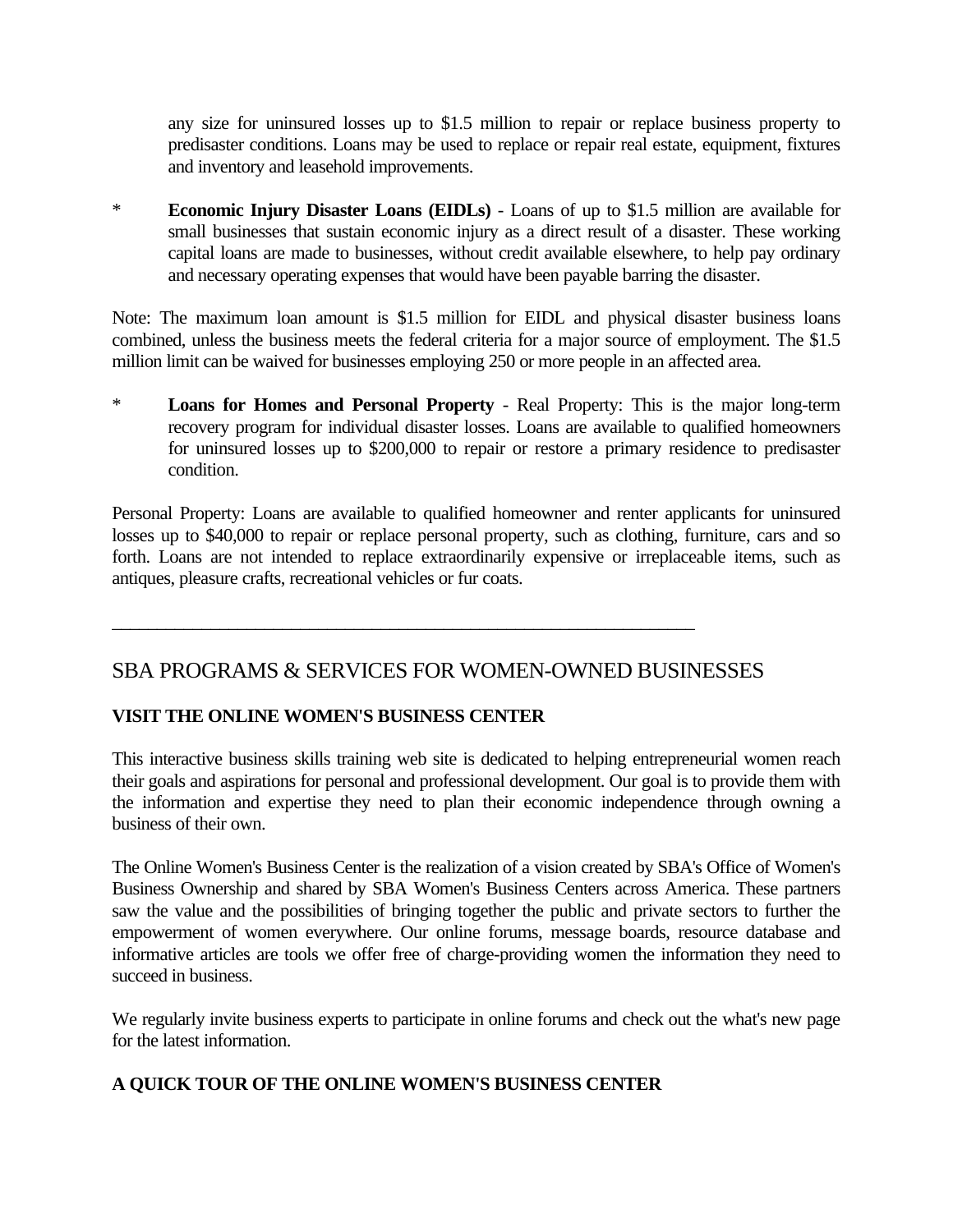While you are online be sure to visit the extensive library of business information topics. The site has more than 1,000 articles to guide you down the road to success.

The Information Exchange is the place to go seek help and offer advice with other business owners and small business experts.

The Marketing Mall provides training and information on a wide variety of marketing, public relations and advertising topics.

The Finance Center features articles on bookkeeping, access to capital, obtaining tax information and other useful topics.

In the Management Institute, we have compiled articles ranging from professional development and human resources to building a board of directors and the principles of effective leadership.

The Technology Tower gives you the information you need to understand how technology impacts your business. Articles on the latest technology help you lead your company and utilize all of the technological tools.

\_\_\_\_\_\_\_\_\_\_\_\_\_\_\_\_\_\_\_\_\_\_\_\_\_\_\_\_\_\_\_\_\_\_\_\_\_\_\_\_\_\_\_\_\_\_\_\_\_\_\_\_\_\_\_\_\_\_\_\_\_\_\_\_\_\_\_\_\_\_\_\_\_\_\_\_\_\_

# LOCAL SOURCES OF ASSISTANCE

# **THE BUSINESS INFORMATION CENTER (BIC)**

The Business Information Center (BIC) provides assistance to current and future entrepreneurs with issues ranging from business planning and financing to marketing and management. The BIC is cosponsored by local agencies and businesses. The center offers a reference library with books, videos and computer access, seminars and workshops and counseling. There is no charge for using any of these services offered and you may visit as often you like. For more information, contact your SBA District Office.

#### **ONE STOP CAPITAL SHOP**

 $\_$ 

 $\_$ 

The area One-Stop Capital Shop is located at [INSERT APPROPRIATE INFORMATION]. Its mission is to help small businesses grow and prosper by giving them free access to necessary information, technical assistance and administrative resources. The center is staffed by experienced small business professionals from the [NAME OF AREA] Empowerment Zone Corporation and the SBA. In addition, the center is affiliated with dozens of other government, public and private organizations, business education and service providers.

#### **SERVICE CORPS OF RETIRED EXECUTIVES (SCORE)**

SCORE, the Service Corps of Retired Executives, is a 13,000-member volunteer association sponsored by the U.S. Small Business Administration. Since 1964, the association has matched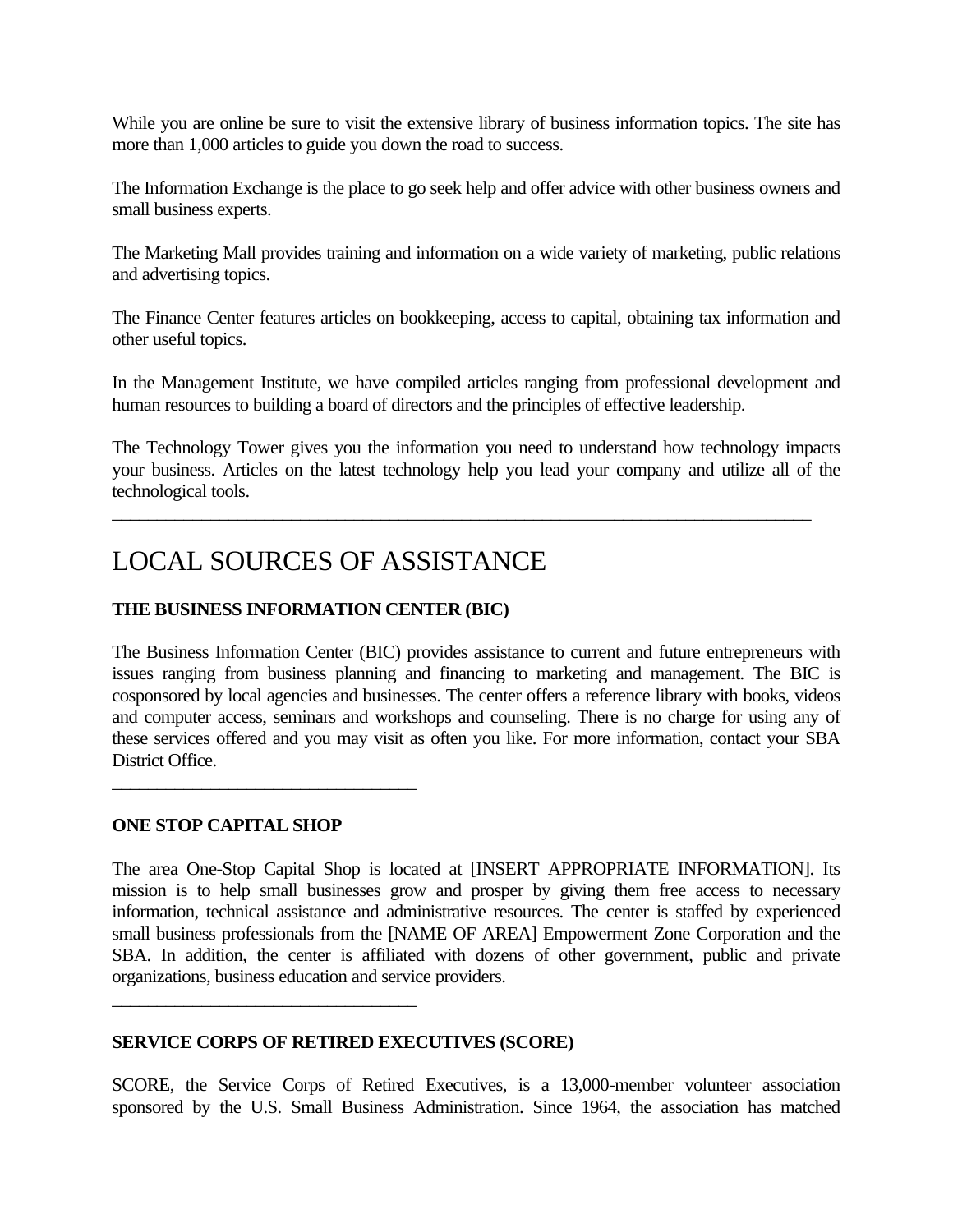volunteer business-management counselors with clients in need of expert advice. SCORE has experts in virtually every area of business management and maintains a national skills roster to help identify the best counselor for a particular client. Volunteer counselors share their management and technical expertise with both present and prospective small business owners.

SCORE volunteers are members of 388 locally organized chapters offering assistance in almost 800 locations throughout the United States, Puerto Rico, the U.S. Virgin Islands and Guam.

Every effort is made to match a client's needs with a counselor who is experienced in a comparable line of business. All individual and team SCORE counseling is free; there may be a nominal fee for training workshops and seminars.

Through in-depth counseling and training, SCORE volunteers help prospective and established small business owners and managers identify problems, determine the causes and find solutions.

SCORE chapters offer low-cost prebusiness workshops that address topics like assessing entrepreneurial potential, developing a start-up checklist, selecting a legal entity, creating a business plan and securing funding. SCORE counselors also help successful firms review their distribution channels, survey expansion, modify products and meet other business challenges. Other workshops offer experienced business owners information on a myriad of subjects, including starting a home-based business, purchasing a franchise, defining a marketing and advertising strategy, implementing a wastereduction plan, setting merchandise prices and beginning an exporting venture.

Any small business can obtain help from SCORE. The approach is confidential and personal. You don't need to be applying for or to have an SBA loan to participate in the program. In fact, an idea is all that is necessary for consultation and counseling.

# **SCORE'S PRESENCE ON THE INTERNET**

 $\_$ 

SCORE can also be found on the Internet at www.score.org. SCORE's presence on the Internet makes it possible to reach more small business clients than ever with mentoring, counseling and training service.

Business owners are now turning to the technology of the web to fulfill their needs for information and advice. SCORE is primed to meet their requests for help by offering e-mail counseling, maps to local SCORE chapters, hotlinks to other business resources on the Internet and more at the click of a mouse.

SCORE's e-mail counseling is provided by the Cyberchapter, which now includes more than 700 online members You can choose from almost 600 unique skills to find the cybercounselor who best suits your individual needs. Long on to SCORE's Internet site to take advantage of the many services SCORE has to offer your business.

**SMALL BUSINESS DEVELOPMENT CENTERS (SBDCS)**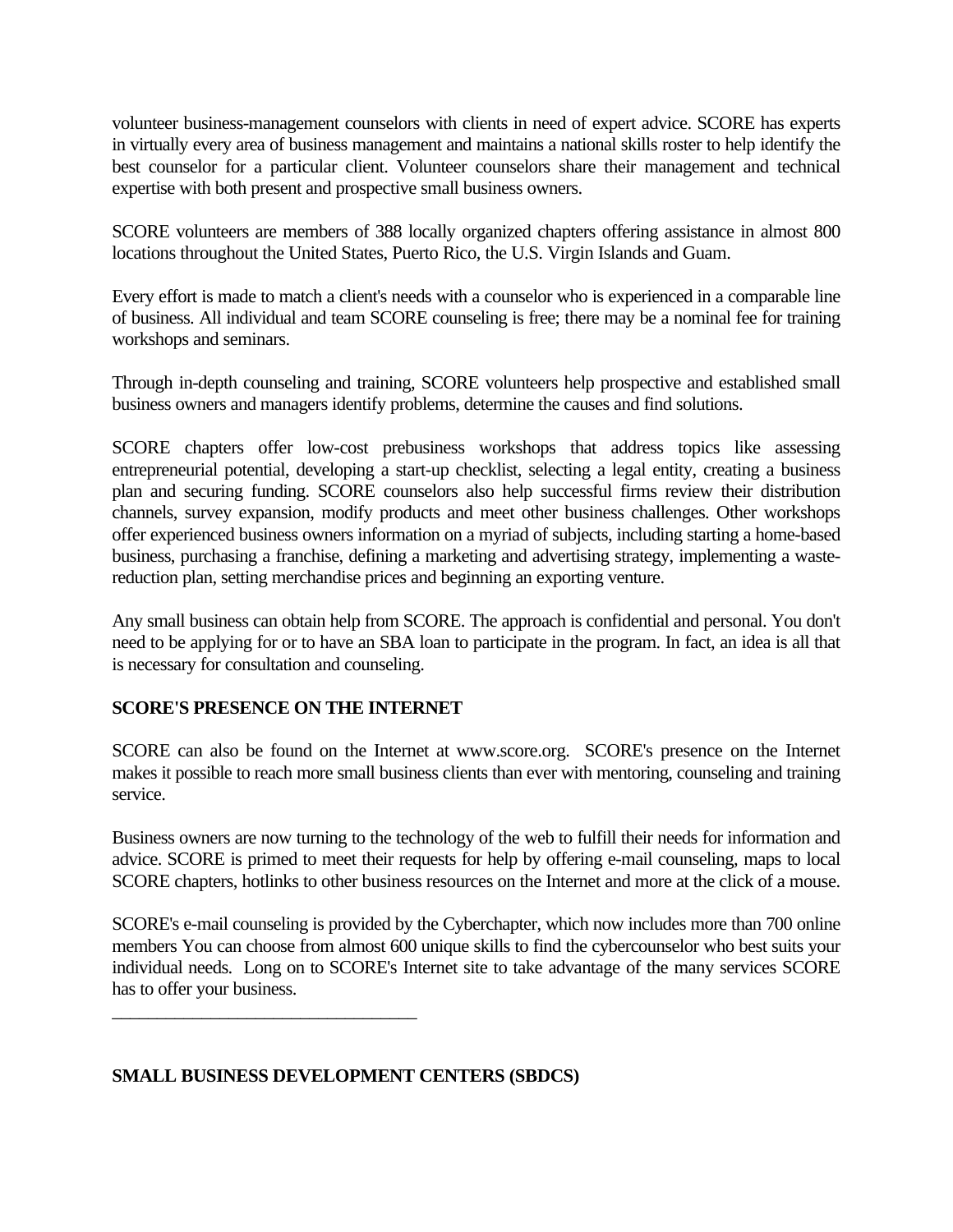The SBDC network is recognized as one of the finest business outreach programs of its kind in the nation.

The SBA provides 50 percent or less of the operating funds for each state SBDC. General business education, such a management development, technical information and marketing assistance form the bulk of SBDC services. These business education services are offered via one-on-one counseling as well as regularly scheduled training seminars.

The mission of the SBDC network is made up of the following elements:

- To support entrepreneurship and business expansion through educational opportunities that cover human resources, management, technology, capital formation and infrastructure needs of the business community.
- To address regional economic development needs for information by providing applied economic development research to communities and regions.
- To assist in the expansion of international trade primarily by educating new exporters who need assistance in all elements of exporting.
- To deliver in-house managerial and employee training targeted especially to businesses which have difficulty obtaining affordable training.
- To facilitate the creation of economic development leadership groups that focus on the creation, retention and expansion of business.
- To provide special attention to the needs of minority entrepreneurs by identifying procurement opportunities, locating sources of capital and supporting outreach efforts of historically black colleges and universities.
- To assist existing businesses in taking advantage of state and local incentives for job creation, employee training and other expansion efforts.

\_\_\_\_\_\_\_\_\_\_\_\_\_\_\_\_\_\_\_\_\_\_\_\_\_\_\_\_\_\_\_\_\_\_\_\_\_\_\_\_\_\_\_\_\_\_\_\_\_\_\_\_\_\_\_\_\_\_\_\_\_\_\_\_\_\_\_\_\_\_\_\_\_\_\_\_\_\_

# **THE FINANCIAL SIX C'S**

CHARACTER: the degree to which a borrower feels a moral obligation to pay his/her debts, measured by the credit and payment history.

CAPACITY TO PAY: a subjective determination made by a lender based upon an analysis of the borrower's financial statements and other information.

CAPITAL: the amount of capital in a business is equal to the total of capital from debt and equity. Lenders prefer low debt- to-asset and debt-to-worth ratios and high current ratios. These indicate financial stability.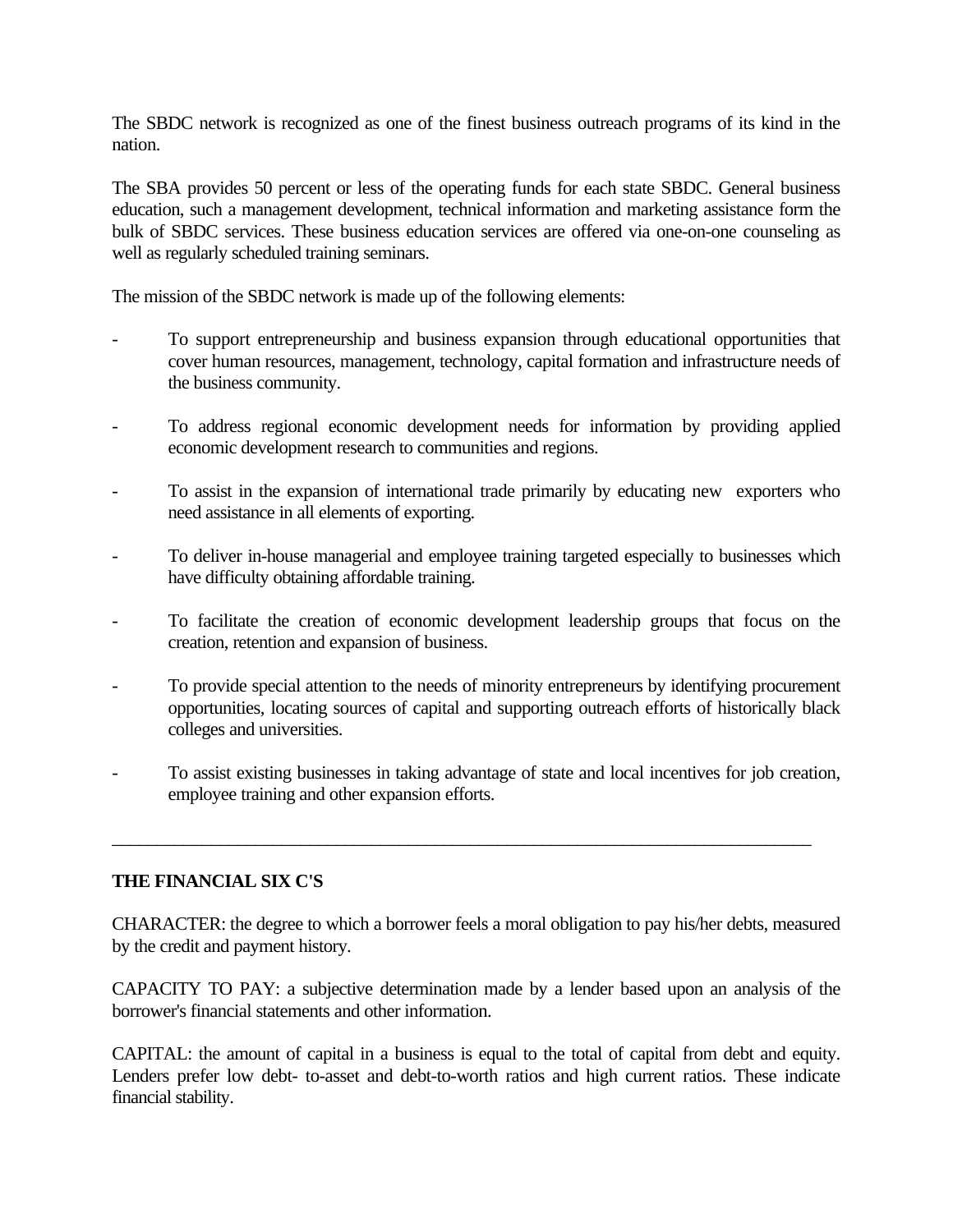COLLATERAL: an asset owned by the borrower, but promised to a lender against non-payment of the loan. The amount of collateral varies from lender to lender. The closer the collateral value is to the loan amount, the more comfortable the lender will be that the loan will be repaid.

CONDITIONS: general economic, geographic and industry,

CONFIDENCE: A successful borrower instills confidence in the lender by addressing all the lender's concerns on the other Five C's. Their loan application sends the message that the company is professional, with an honest reputation, a good credit history, reasonable financial statements, good capitalization and adequate collateral.

#### **GLOSSARY OF TERMS:**

ANGEL: Individual private investors who provide start-up funding for entrepreneurial companies.

\_\_\_\_\_\_\_\_\_\_\_\_\_\_\_\_\_\_\_\_\_\_\_\_\_\_\_\_\_\_\_\_\_\_\_\_\_\_\_\_\_\_\_\_\_\_\_\_\_\_\_\_\_\_\_\_\_\_\_\_\_\_\_\_\_\_\_\_\_\_\_\_\_\_\_\_\_\_

ASSET-BASED FINANCING: Using the assets of a company (accounts receivable, inventory) as collateral for working capital loans.

CAPITAL EXPENDITURE: The outlay of money to accrue or improve capital assets (such as buildings and machinery) which are not bought or sold in the normal course of business.

EQUITY FINANCING: Raising money by selling interest in a business to a third party. The advantage: unlike a loan, equity financing does not have to be repaid. The disadvantage: the entrepreneur gives up part of the company and, usually, part of the control.

FACTORING: Selling the accounts receivable or invoices at a discount to the factor, who then advances the business approximately 70 to 80 percent of the face value. Once the invoice is paid, the business owner receives the balance of the invoice amount less the factor's discount.

LINES OF CREDIT: A pre-set credit limit, usually at a bank, that businesses can access as necessary to maintain positive cash flow. When funds become available, the borrowed amount is repaid.

MICROLOAN: A loan guaranteed by the U.S. Small Business Administration for \$100 to \$25,000.

PRIVATE LENDER: An institution or individual who provides debt financing.

REVOLVING LINE OF CREDIT: A fixed line of credit a business can draw upon as necessary. As the funds are used the available credit is decreased. As the loan is repaid, the line is replenished.

SHORT-TERM FINANCING: Loans typically repaid within three years. Types include: working capital loans, factoring, seasonal lines of credit, etc.

VENTURE CAPITAL: Funds invested in private companies in return for equity in the form of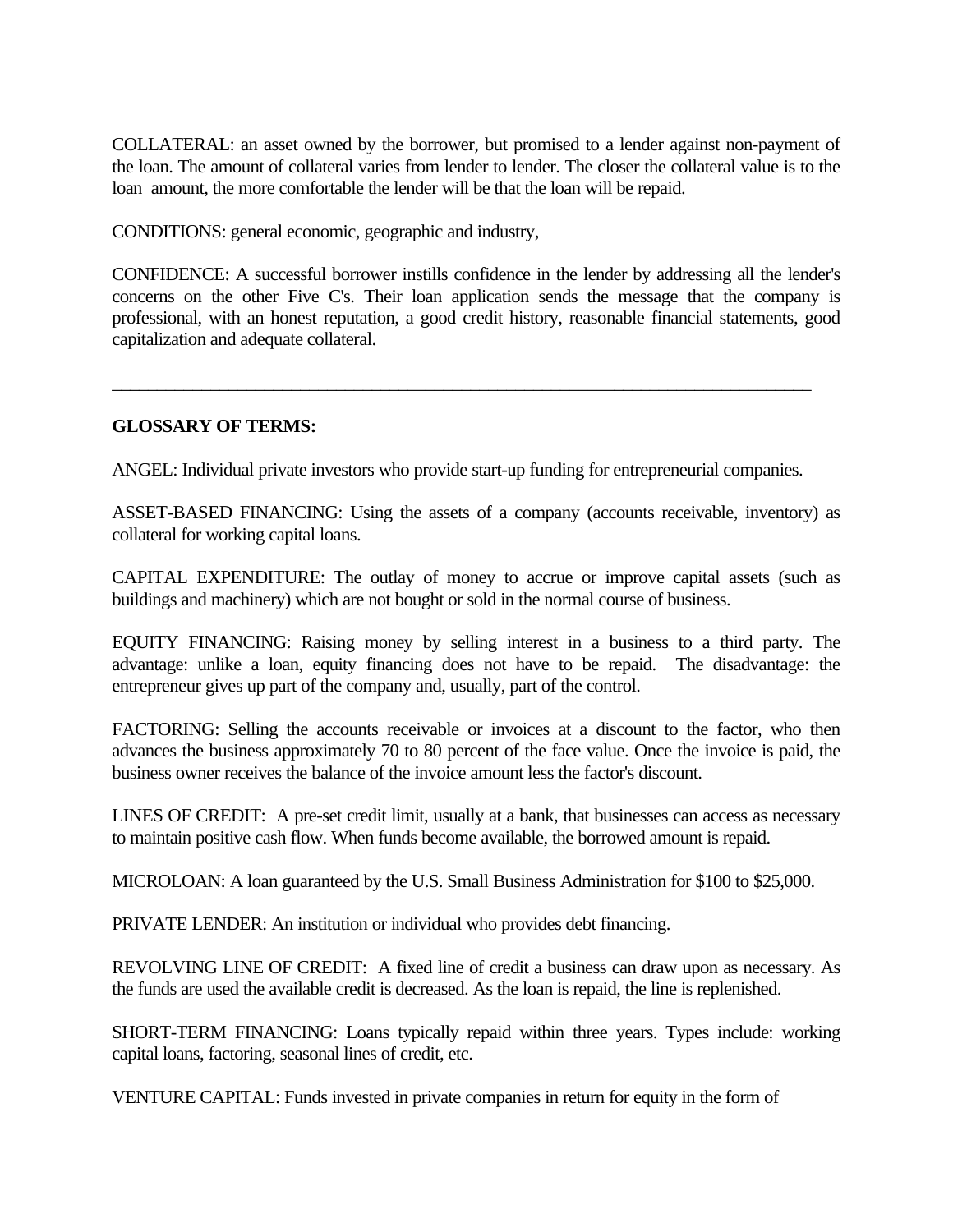preferred stock, a share in the profits, royalties or capital appreciation of common stock.

# **FREQUENTLY ASKED QUESTIONS**

#### **Does the SBA have business grants?**

No. the SBA does not provide grants for the purpose of business start-up or expansion. SBA does offer several loan programs which are described in this document.

\_\_\_\_\_\_\_\_\_\_\_\_\_\_\_\_\_\_\_\_\_\_\_\_\_\_\_\_\_\_\_\_\_\_\_\_\_\_\_\_\_\_\_\_\_\_\_\_\_\_\_\_\_\_\_\_\_\_\_\_\_\_\_\_\_\_\_\_\_\_\_\_\_\_\_\_\_\_

#### **How do I know if I qualify as a small business so I can receive SBA assistance?**

Approximately 95% of all businesses are eligible for SBA assistance. Size standards vary widely depending upon the industry; however, as a general rule, your business is within SBA size limits if it is in manufacturing or wholesaling with fewer than 100 employees or in retailing or service with annual sales under \$5,000.000 To find out more about size standards, call the SBA Office of Size Standards at (202) 205-6618.

#### **Are there any restrictions on the type of business that can receive an SBA loan?**

Read the information in this document about SBA loans before approaching a lender. Bring the necessary documents and be prepared to answer questions about your company. A well-planned and organized presentation will be an important factor in the review of your request.

#### **Do I have to be declined by a bank?**

No, you do not have to be turned down by a lender to qualify for a loan guaranteed by the SBA.

#### **What is the interest rate?**

Interest rates on SBA guaranty loans are negotiated between the lender and borrower. Rates are variable and may not exceed 2.75 percent over the New York prime rate. Slightly higher interest rates may be charged on loans under \$50,000

#### **What are the loan limits?**

The SBA does not let loan minimums. Many lenders may prefer to process loans for under \$100,000 under SBA's LowDoc program. The maximum amount the SBA can guaranty is generally \$750,000.

# **How much money do I need to have in order to qualify for an SBA loan?**

A borrower's capital contribution generally must be one-fifth to one-third of the total project cost.

# **How long will it take to get my loan?**